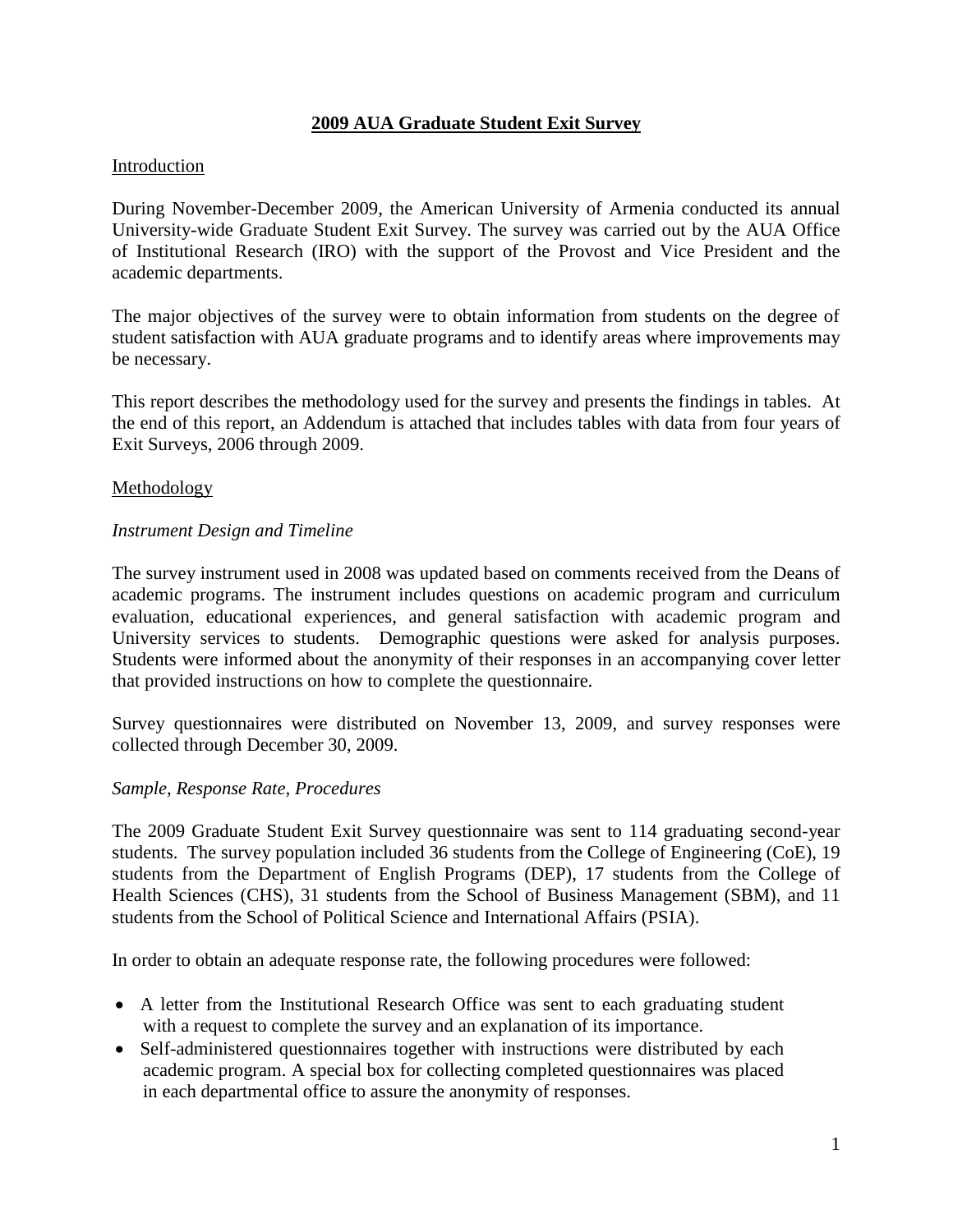A reminder email message was sent by the IRO.

A total of 100 of 114 graduating students participated in the survey, which comprises a response rate of 87.7 percent.

Upon completion of data collection, data was entered into an SPSS file and statistical analyses such as frequencies, cross-tabulations, and mean averages of the responses were performed.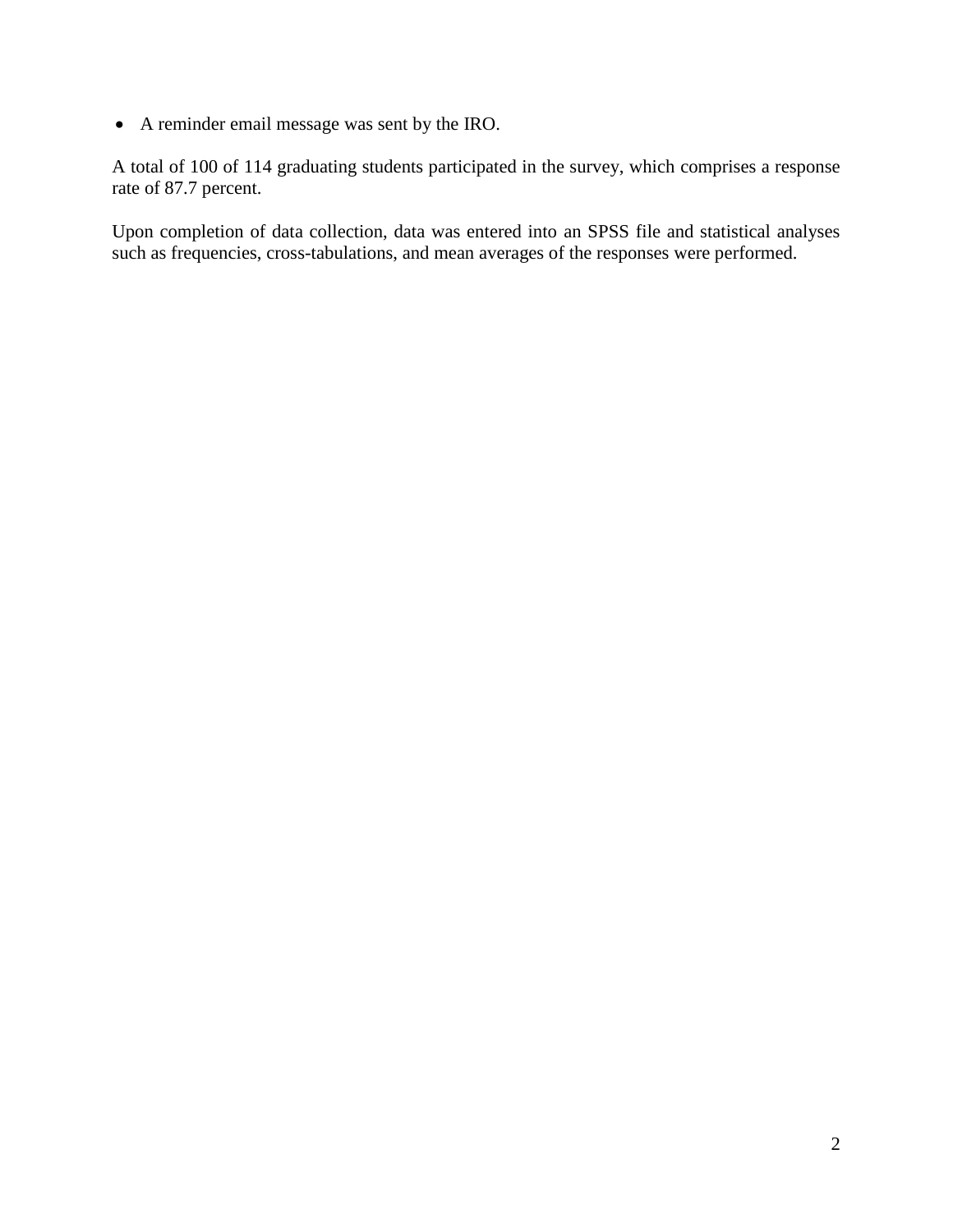## **RESPONSE RATES AND BACKGROUND PROFILES**

| Table 1a: Distribution of respondents by degree                          |                  |                |  |  |
|--------------------------------------------------------------------------|------------------|----------------|--|--|
|                                                                          | <b>Frequency</b> | <b>Percent</b> |  |  |
| Master of Engineering in Industrial Engineering<br>and Systems (M. Eng.) | 18               | 18.0           |  |  |
| Master of Science in Computer and Information<br>Science (MS CIS)        | 12               | 12.0           |  |  |
| Master of Business Administration (MBA)                                  | 28               | 28.0           |  |  |
| Master of Political Science and International<br>Affairs (MPSIA)         | 10               | 10.0           |  |  |
| Master of Laws (LL.M.)                                                   |                  |                |  |  |
| Master in Public Health (MPH)                                            | 15               | 15.0           |  |  |
| Master in Teaching English as Foreign Language<br>(MA TEFL)              | 13               | 13.0           |  |  |
| Certificate in Teaching English as Foreign<br>Language (CTEFL)           | $\overline{A}$   | 4.0            |  |  |
| <b>TOTAL</b>                                                             | 100              | 100.0          |  |  |

| Table 1b: Response rate by academic program                              |                                       |                          |                |  |
|--------------------------------------------------------------------------|---------------------------------------|--------------------------|----------------|--|
|                                                                          | <b>Total</b><br>number of<br>students | Number of<br>respondents | <b>Percent</b> |  |
| Master of Engineering in Industrial<br>Engineering and Systems (M. Eng.) | 21                                    | 18                       | 85.7%          |  |
| Master of Science in Computer and<br>Information Science (MS CIS)        | 15                                    | 12                       | 80.0%          |  |
| <b>Master of Business Administration</b><br>(MBA)                        | 31                                    | 28                       | 90.3%          |  |
| Master of Political Science and<br>International Affairs (MPSIA)         | 11                                    | 10                       | 90.9%          |  |
| Master of Public Health (MPH)                                            | 17                                    | 15                       | 88.2%          |  |
| Master in Teaching English as Foreign<br>Language (MA TEFL)              | 14                                    | 13                       | 92.9%          |  |
| Certificate in Teaching English as Foreign<br>Language (CTEFL)           | 5                                     | 4                        | 80.0%          |  |
| <b>TOTAL</b>                                                             | 114                                   | 100                      | 87.7%          |  |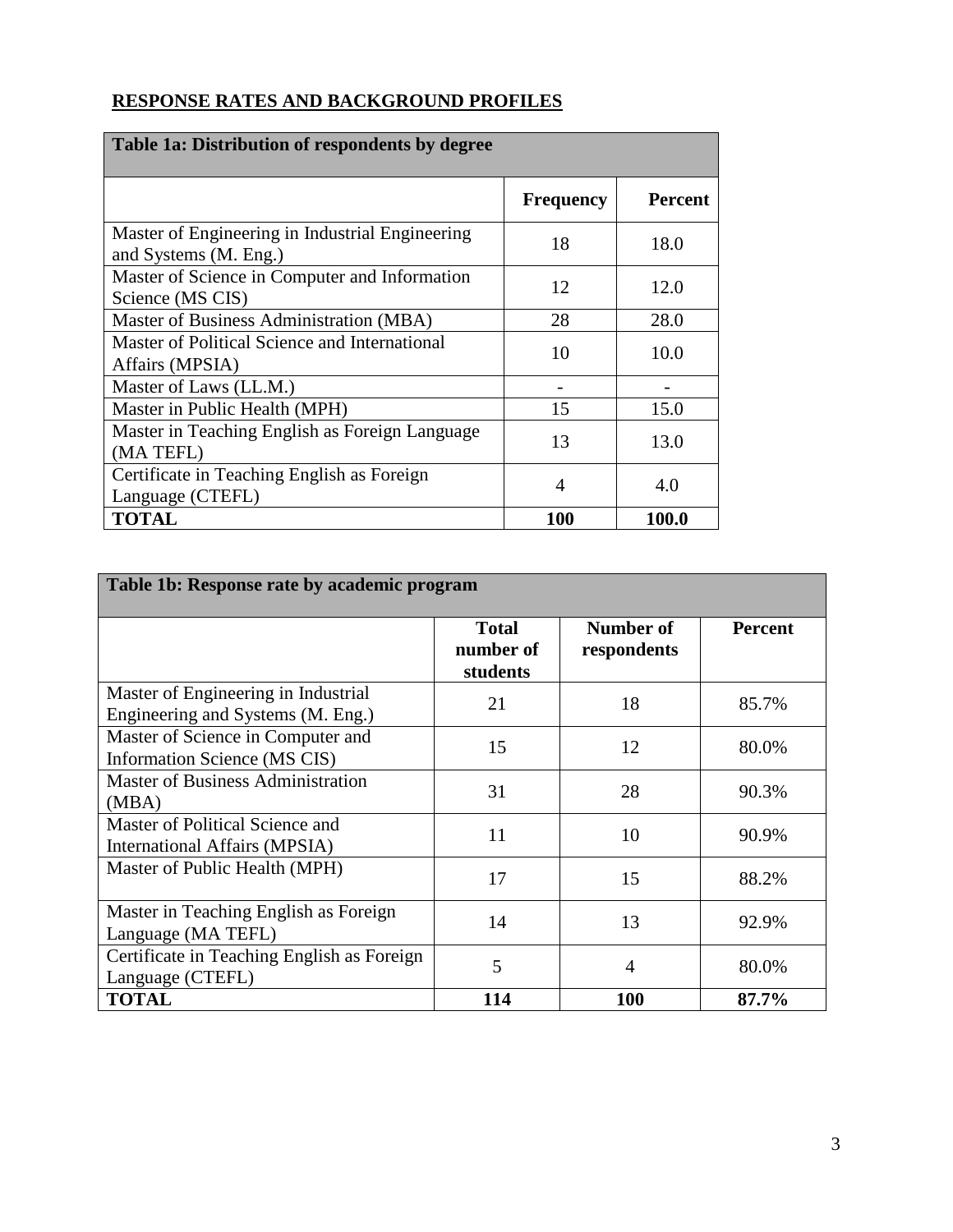| Table 2: Distribution by gender |                       |                                   |                       |
|---------------------------------|-----------------------|-----------------------------------|-----------------------|
|                                 | Number of<br>students | <b>Response</b><br>rate frequency | Response rate percent |
| Female                          |                       | 66                                | 93.0                  |
| Male                            | 43                    | 34                                | 79.1                  |
| <b>TOTAL</b>                    | 114                   | 100                               |                       |

| Table 3: What was your employment status during most of your graduate<br>education? |     |       |       |  |  |  |  |
|-------------------------------------------------------------------------------------|-----|-------|-------|--|--|--|--|
| <b>Cumulative</b><br><b>Percent</b><br><b>Frequency</b><br><b>Percent</b>           |     |       |       |  |  |  |  |
| Full time job                                                                       | 23  | 23.0  | 23.0  |  |  |  |  |
| Part time job                                                                       | 19  | 19.0  | 42.0  |  |  |  |  |
| Worked occasionally                                                                 | 19  | 19.0  | 61.0  |  |  |  |  |
| Did not work                                                                        | 39  | 39.0  | 100.0 |  |  |  |  |
| <b>TOTAL</b>                                                                        | 100 | 100.0 |       |  |  |  |  |

| Table 4: Do you or your family own a personal desktop or notebook<br>computer that you use for AUA work? |                    |       |      |  |  |  |  |
|----------------------------------------------------------------------------------------------------------|--------------------|-------|------|--|--|--|--|
| Valid percent<br>Percent<br><b>Frequency</b>                                                             |                    |       |      |  |  |  |  |
| Yes                                                                                                      | 63                 | 63.0  | 63.6 |  |  |  |  |
| N <sub>o</sub>                                                                                           | 36.4<br>36<br>36.0 |       |      |  |  |  |  |
| 100.0<br>Missing values<br>1.0                                                                           |                    |       |      |  |  |  |  |
| <b>Total</b>                                                                                             | 100                | 100.0 |      |  |  |  |  |

| Table 5: Where did you learn English before being admitted to AUA?<br>(Multiple responses permitted) |                  |                |  |  |  |
|------------------------------------------------------------------------------------------------------|------------------|----------------|--|--|--|
|                                                                                                      | <b>Frequency</b> | <b>Percent</b> |  |  |  |
| School                                                                                               | 55               | 55.6           |  |  |  |
| University                                                                                           | 45               | 45.5           |  |  |  |
| Private tutoring                                                                                     | 49               | 49.5           |  |  |  |
| <b>AUA</b> Extension Program                                                                         | 11               | 11.1           |  |  |  |
| Studied myself                                                                                       | 10               | 10.1           |  |  |  |
| Foreign language centers                                                                             | 3                | 3.0            |  |  |  |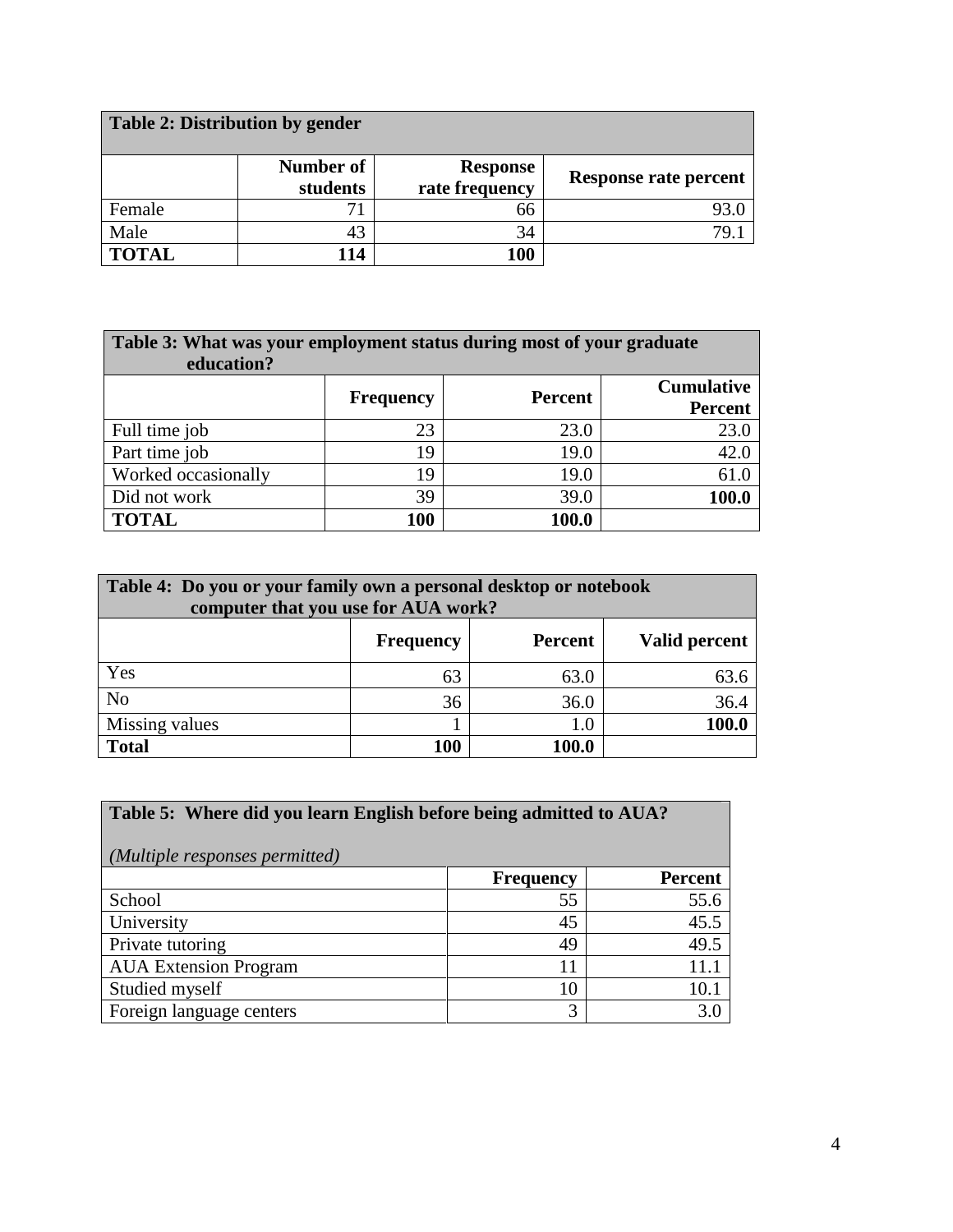| Table 6: Which choice was AUA? |                  |                |                                     |  |  |  |
|--------------------------------|------------------|----------------|-------------------------------------|--|--|--|
|                                | <b>Frequency</b> | <b>Percent</b> | <b>Cumulative</b><br><b>Percent</b> |  |  |  |
| First choice                   | 88               | 88.0           | 88.0                                |  |  |  |
| Second choice                  |                  | 9.0            |                                     |  |  |  |
| Third choice or lower          | 2                | 3.0            | 100.0                               |  |  |  |
| <b>TOTAL</b>                   | 100              | 100.0          |                                     |  |  |  |

## **SATISFACTION WITH THE ACADEMIC PROGRAM**

| Table 7: Overall and in general, how would you rate your experience in<br>your program? |                  |                |                                     |  |  |  |  |
|-----------------------------------------------------------------------------------------|------------------|----------------|-------------------------------------|--|--|--|--|
|                                                                                         | <b>Frequency</b> | <b>Percent</b> | <b>Cumulative</b><br><b>Percent</b> |  |  |  |  |
| Excellent                                                                               | 23               | 23.0           | 23.0                                |  |  |  |  |
| Very Good                                                                               | 58               | 58.0           | 81.0                                |  |  |  |  |
| Satisfactory                                                                            | 19               | 19.0           | 100.0                               |  |  |  |  |
| Unsatisfactory                                                                          |                  | 0.0            |                                     |  |  |  |  |
| Very poor                                                                               |                  | 0.0            |                                     |  |  |  |  |
| <b>TOTAL</b><br>100<br>100.0                                                            |                  |                |                                     |  |  |  |  |
| Mean= 2.00 (1=excellent and 5=very poor)                                                |                  |                |                                     |  |  |  |  |

| Table 8a: The sequence of courses was appropriate                             |                  |                |                                |                                     |  |
|-------------------------------------------------------------------------------|------------------|----------------|--------------------------------|-------------------------------------|--|
|                                                                               | <b>Frequency</b> | <b>Percent</b> | <b>Valid</b><br><b>Percent</b> | <b>Cumulative</b><br><b>Percent</b> |  |
| Strongly agree                                                                | 12               | 12.0           | 12.2                           | 12.2                                |  |
| Agree                                                                         | 53               | 53.0           | 54.1                           | 66.3                                |  |
| Neither agree nor disagree                                                    | 17               | 17.0           | 17.3                           | 83.7                                |  |
| Disagree                                                                      | 16               | 16.0           | 16.3                           | <b>100.0</b>                        |  |
| Strongly disagree                                                             | 0                | 0.0            | 0.0                            |                                     |  |
| Missing value                                                                 | $\overline{2}$   | 2.0            | 100.0                          |                                     |  |
| <b>TOTAL</b>                                                                  | <b>100</b>       | 100.0          |                                |                                     |  |
| Mean=2.38 (1=strongly agree and 5=strongly disagree; missing values excluded) |                  |                |                                |                                     |  |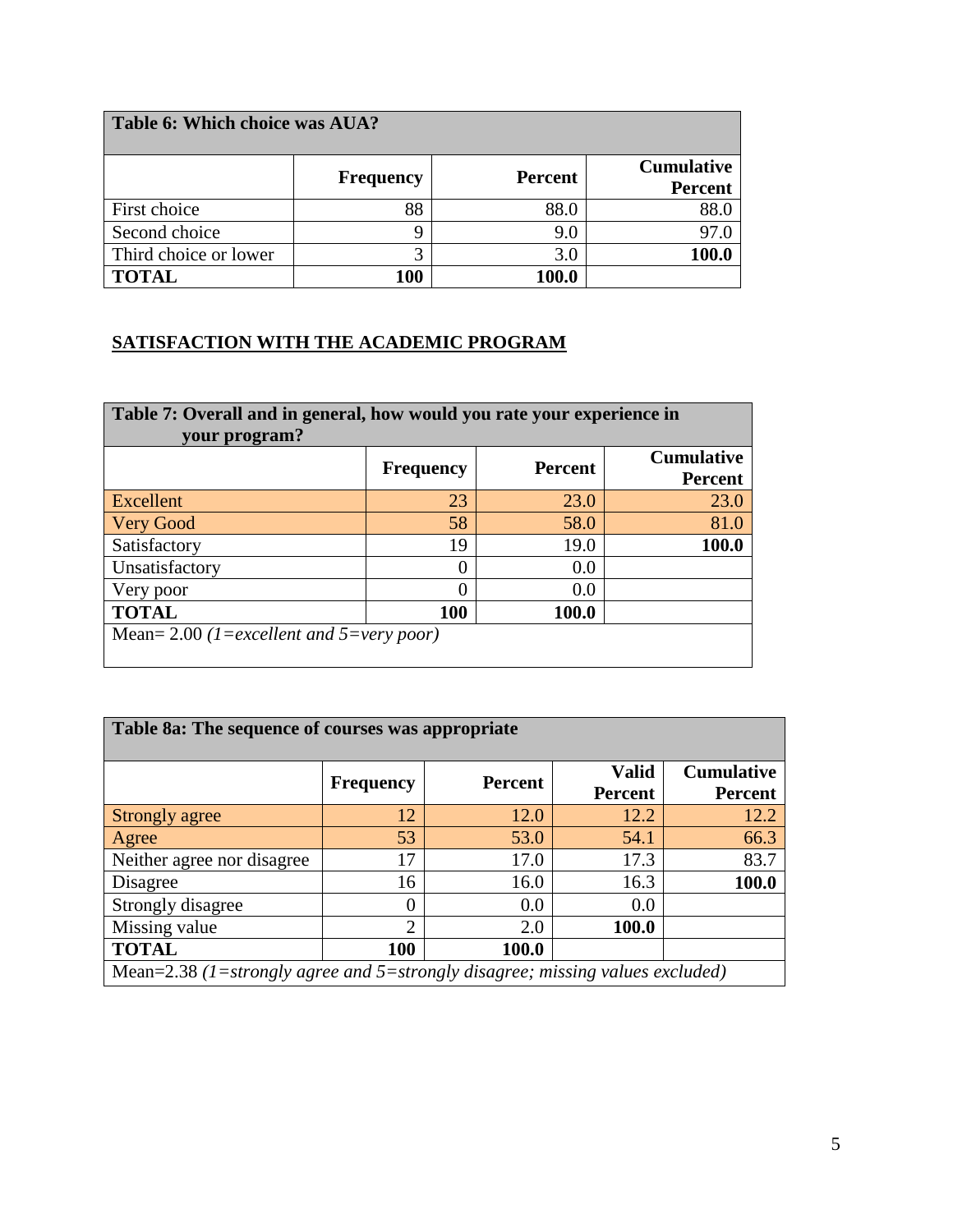| Table 8b: Academic policies and procedures were communicated adequately       |                  |         |              |                   |  |
|-------------------------------------------------------------------------------|------------------|---------|--------------|-------------------|--|
|                                                                               | <b>Frequency</b> | Percent | <b>Valid</b> | <b>Cumulative</b> |  |
|                                                                               |                  |         | Percent      | <b>Percent</b>    |  |
| Strongly agree                                                                | 19               | 19.0    | 19.2         | 19.2              |  |
| Agree                                                                         | 60               | 60.0    | 60.6         | 79.8              |  |
| Neither agree nor disagree                                                    | 13               | 13.0    | 13.1         | 92.9              |  |
| Disagree                                                                      | 7                | 7.0     | 7.1          | 100.0             |  |
| Strongly disagree                                                             | $\Omega$         | 0.0     | 0.0          |                   |  |
| Missing values                                                                |                  | 1.0     | 100.0        |                   |  |
| <b>TOTAL</b>                                                                  | 100              | 100.0   |              |                   |  |
| Mean=2.08 (1=strongly agree and 5=strongly disagree; missing values excluded) |                  |         |              |                   |  |

| Table 8c: Information about degree requirements was communicated adequately   |                  |                |                                |                                     |  |  |  |
|-------------------------------------------------------------------------------|------------------|----------------|--------------------------------|-------------------------------------|--|--|--|
|                                                                               | <b>Frequency</b> | <b>Percent</b> | <b>Valid</b><br><b>Percent</b> | <b>Cumulative</b><br><b>Percent</b> |  |  |  |
| Strongly agree                                                                | 20               | 20.0           | 20.6                           | 20.6                                |  |  |  |
| Agree                                                                         | 61               | 61.0           | 62.9                           | 83.5                                |  |  |  |
| Neither agree nor disagree                                                    | 10               | 10.0           | 10.3                           | 93.8                                |  |  |  |
| Disagree                                                                      | 6                | 6.0            | 6.2                            | 100.0                               |  |  |  |
| Strongly disagree                                                             |                  | 0.0            | 0.0                            |                                     |  |  |  |
| Missing values                                                                | 3                | 3.0            | 100.0                          |                                     |  |  |  |
| <b>TOTAL</b><br><b>100</b><br>100.0                                           |                  |                |                                |                                     |  |  |  |
| Mean=2.02 (1=strongly agree and 5=strongly disagree; missing values excluded) |                  |                |                                |                                     |  |  |  |

| Table 8d: On the whole, faculty members were well qualified to teach their courses |                  |                |                                |                                     |  |  |
|------------------------------------------------------------------------------------|------------------|----------------|--------------------------------|-------------------------------------|--|--|
|                                                                                    | <b>Frequency</b> | <b>Percent</b> | <b>Valid</b><br><b>Percent</b> | <b>Cumulative</b><br><b>Percent</b> |  |  |
| Strongly agree                                                                     | 19               | 19.0           | 19.8                           | 19.8                                |  |  |
| Agree                                                                              | 52               | 52.0           | 54.2                           | 74.0                                |  |  |
| Neither agree nor disagree                                                         | 18               | 18.0           | 18.8                           | 92.7                                |  |  |
| Disagree                                                                           | 6                | 6.0            | 6.2                            | 99.0                                |  |  |
| Strongly disagree                                                                  |                  | 1.0            | 1.0                            | 100.0                               |  |  |
| Missing values                                                                     | 4                | 4.0            | 100.0                          |                                     |  |  |
| <b>TOTAL</b><br><b>100</b><br>100.0                                                |                  |                |                                |                                     |  |  |
| Mean=2.15 (1=strongly agree and 5=strongly disagree; missing values excluded)      |                  |                |                                |                                     |  |  |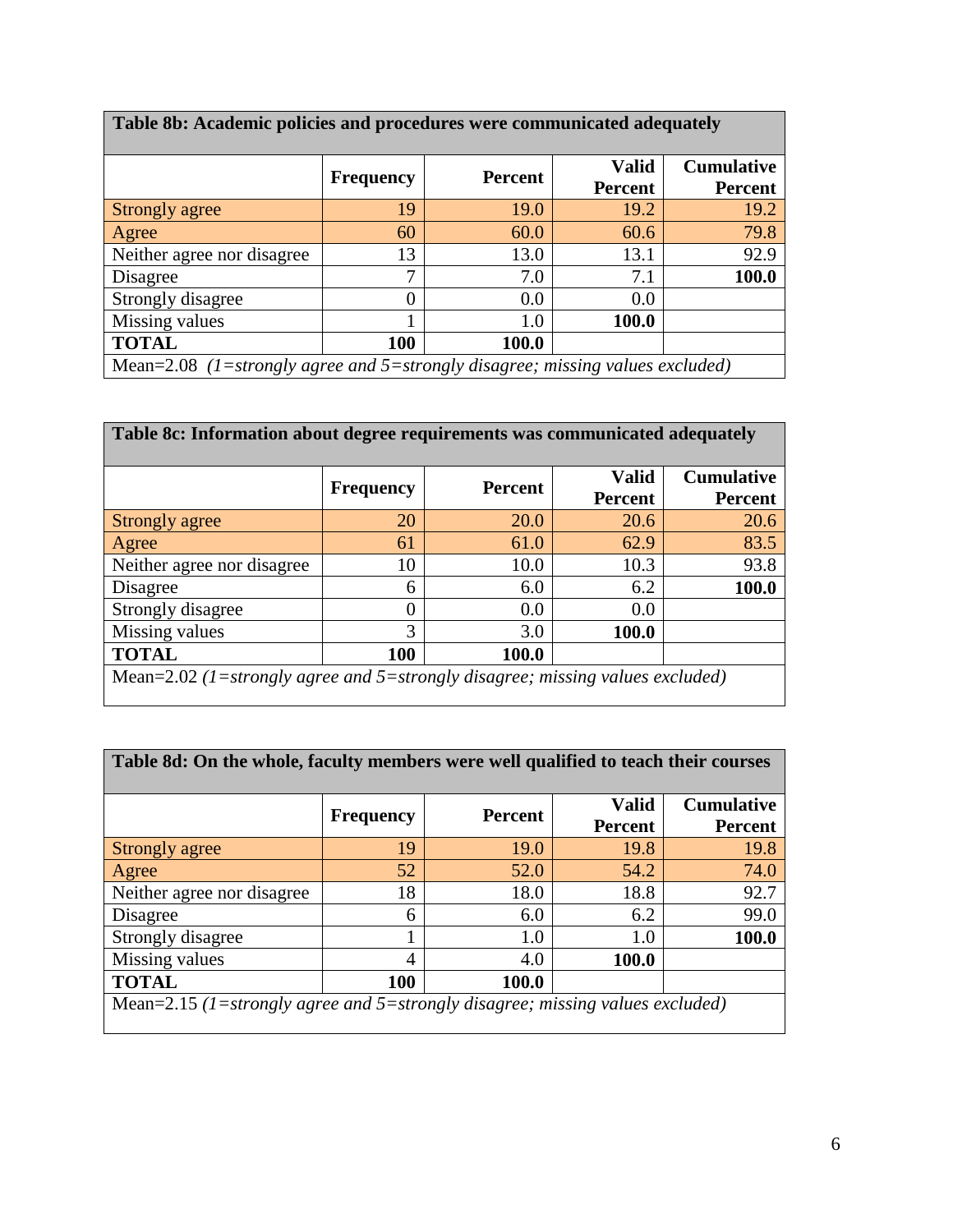|                            |                  | Percent | <b>Valid</b>   | <b>Cumulative</b> |
|----------------------------|------------------|---------|----------------|-------------------|
|                            | <b>Frequency</b> |         | <b>Percent</b> | <b>Percent</b>    |
| Strongly agree             | 22               | 22.0    | 22.2           | 22.2              |
| Agree                      | 55               | 55.0    | 55.6           | 77.8              |
| Neither agree nor disagree | 19               | 19.0    | 19.2           | 97.0              |
| Disagree                   | 3                | 3.0     | 3.0            | 100.0             |
| Strongly disagree          | 0                | 0.0     | 0.0            |                   |
| Missing values             |                  | 1.0     | 100.0          |                   |
| <b>TOTAL</b>               | 100              | 100.0   |                |                   |

 $\mathbf{r}$ 

| Table 8f: In general, the courses I took were well taught                     |                  |                |                                |                                     |  |  |
|-------------------------------------------------------------------------------|------------------|----------------|--------------------------------|-------------------------------------|--|--|
|                                                                               | <b>Frequency</b> | <b>Percent</b> | <b>Valid</b><br><b>Percent</b> | <b>Cumulative</b><br><b>Percent</b> |  |  |
| Strongly agree                                                                | 17               | 17.0           | 17.2                           | 17.2                                |  |  |
| Agree                                                                         | 58               | 58.0           | 58.6                           | 75.8                                |  |  |
| Neither agree nor disagree                                                    | 21               | 21.0           | 21.2                           | 97.0                                |  |  |
| Disagree                                                                      | 3                | 3.0            | 3.0                            | 100.0                               |  |  |
| Strongly disagree                                                             | 0                | 0.0            | 0.0                            |                                     |  |  |
| Missing values                                                                |                  | 1.0            | 100.0                          |                                     |  |  |
| <b>TOTAL</b><br>100<br>100.0                                                  |                  |                |                                |                                     |  |  |
| Mean=2.10 (1=strongly agree and 5=strongly disagree; missing values excluded) |                  |                |                                |                                     |  |  |

| Table 8g: There was good communication between faculty and students regarding<br>student needs, concerns, and suggestions |                  |                |                         |                                     |  |  |
|---------------------------------------------------------------------------------------------------------------------------|------------------|----------------|-------------------------|-------------------------------------|--|--|
|                                                                                                                           | <b>Frequency</b> | <b>Percent</b> | <b>Valid</b><br>Percent | <b>Cumulative</b><br><b>Percent</b> |  |  |
| Strongly agree                                                                                                            | 37               | 37.0           | 37.4                    | 37.4                                |  |  |
| Agree                                                                                                                     | 43               | 43.0           | 43.4                    | 80.8                                |  |  |
| Neither agree nor disagree                                                                                                | 12               | 12.0           | 12.1                    | 92.9                                |  |  |
| Disagree                                                                                                                  | 4                | 4.0            | 4.0                     | 97.0                                |  |  |
| Strongly disagree                                                                                                         | 3                | 3.0            | 3.0                     | 100.0                               |  |  |
| Missing values                                                                                                            |                  | 1.0            | 100.0                   |                                     |  |  |
| <b>TOTAL</b><br>100<br>100.0                                                                                              |                  |                |                         |                                     |  |  |
| Mean=1.92 (1=strongly agree and 5=strongly disagree; missing values excluded)                                             |                  |                |                         |                                     |  |  |

 $\blacksquare$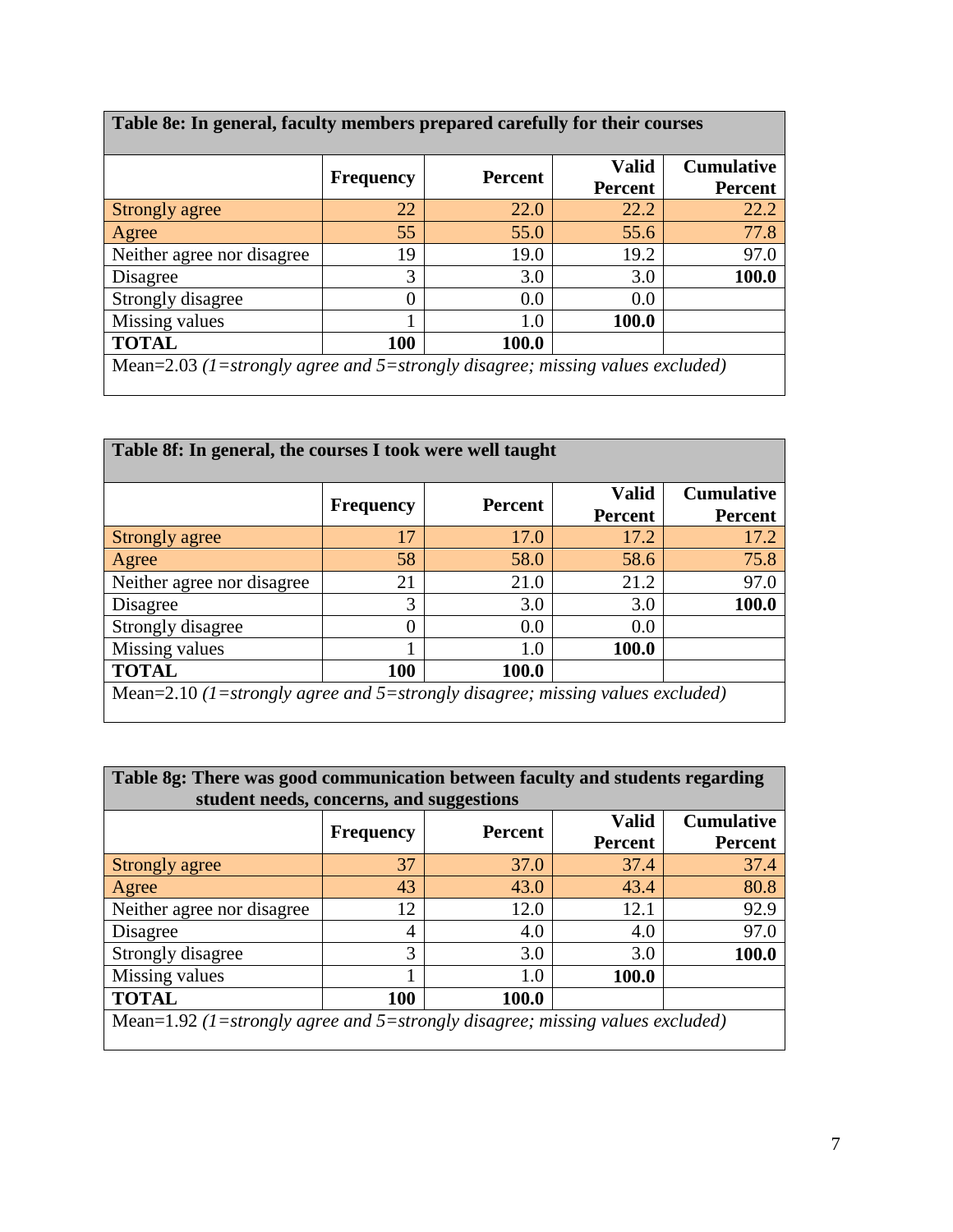| Table 8h: Interactions among students and faculty were characterized<br>by mutual respect |                  |                |                                |                                     |  |
|-------------------------------------------------------------------------------------------|------------------|----------------|--------------------------------|-------------------------------------|--|
|                                                                                           | <b>Frequency</b> | <b>Percent</b> | <b>Valid</b><br><b>Percent</b> | <b>Cumulative</b><br><b>Percent</b> |  |
| Strongly agree                                                                            | 45               | 45.0           | 45.5                           | 45.5                                |  |
| Agree                                                                                     | 46               | 46.0           | 46.5                           | 91.9                                |  |
| Neither agree nor disagree                                                                | 6                | 6.0            | 6.1                            | 98.0                                |  |
| Disagree                                                                                  |                  | 1.0            | 1.0                            | 99.0                                |  |
| Strongly disagree                                                                         |                  | 1.0            | 1.0                            | 100.0                               |  |
| Missing values                                                                            |                  | 1.0            | 100.0                          |                                     |  |
| <b>TOTAL</b><br>100<br>100.0                                                              |                  |                |                                |                                     |  |
| Mean=1.66 (1=strongly agree and 5=strongly disagree; missing values excluded)             |                  |                |                                |                                     |  |

| Table 8i: Overall, faculty in my department were interested in the<br>professional development of students |                  |                |                                |                                     |  |  |
|------------------------------------------------------------------------------------------------------------|------------------|----------------|--------------------------------|-------------------------------------|--|--|
|                                                                                                            | <b>Frequency</b> | <b>Percent</b> | <b>Valid</b><br><b>Percent</b> | <b>Cumulative</b><br><b>Percent</b> |  |  |
| Strongly agree                                                                                             | 31               | 31.0           | 31.3                           | 31.3                                |  |  |
| Agree                                                                                                      | 48               | 48.0           | 48.5                           | 79.8                                |  |  |
| Neither agree nor disagree                                                                                 | 17               | 17.0           | 17.2                           | 97.0                                |  |  |
| Disagree                                                                                                   | 3                | 3.0            | 3.0                            | 100.0                               |  |  |
| Strongly disagree                                                                                          | 0                | 0.0            | 0.0                            |                                     |  |  |
| Missing values                                                                                             |                  | 1.0            | 100.0                          |                                     |  |  |
| <b>TOTAL</b><br><b>100</b><br>100.0                                                                        |                  |                |                                |                                     |  |  |
| Mean=1.92 (1=strongly agree and 5=strongly disagree; missing values excluded)                              |                  |                |                                |                                     |  |  |

| Table 8j: There were many opportunities outside the classroom for<br>interaction between students and faculty |                  |                |                                |                                     |  |  |
|---------------------------------------------------------------------------------------------------------------|------------------|----------------|--------------------------------|-------------------------------------|--|--|
|                                                                                                               | <b>Frequency</b> | <b>Percent</b> | <b>Valid</b><br><b>Percent</b> | <b>Cumulative</b><br><b>Percent</b> |  |  |
| Strongly agree                                                                                                | 30               | 30.0           | 30.6                           | 30.6                                |  |  |
| Agree                                                                                                         | 46               | 46.0           | 46.9                           | 77.6                                |  |  |
| Neither agree nor disagree                                                                                    | 12               | 12.0           | 12.2                           | 89.8                                |  |  |
| Disagree                                                                                                      | 9                | 9.0            | 9.2                            | 99.0                                |  |  |
| Strongly disagree                                                                                             |                  | 1.0            | 1.0                            | 100.0                               |  |  |
| Missing values                                                                                                | ⌒                | 2.0            | 100.0                          |                                     |  |  |
| <b>TOTAL</b><br>100<br>100.0                                                                                  |                  |                |                                |                                     |  |  |
| Mean= $2.03$ (1=strongly agree and 5=strongly disagree; missing values excluded)                              |                  |                |                                |                                     |  |  |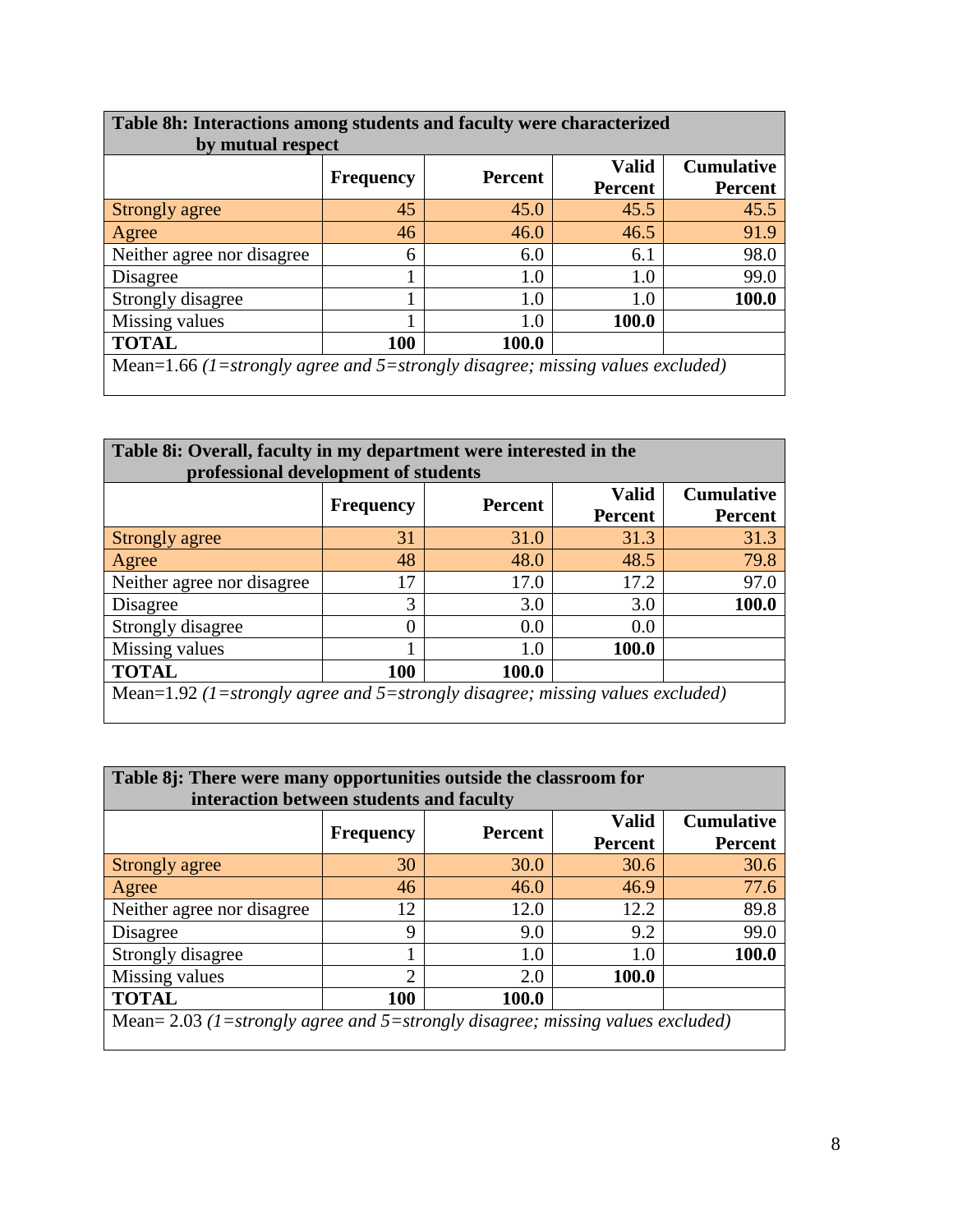| Table 8k: The courses I took were valuable for my future career                  |                  |                |                                |                                     |  |  |
|----------------------------------------------------------------------------------|------------------|----------------|--------------------------------|-------------------------------------|--|--|
|                                                                                  | <b>Frequency</b> | <b>Percent</b> | <b>Valid</b><br><b>Percent</b> | <b>Cumulative</b><br><b>Percent</b> |  |  |
| Strongly agree                                                                   | 27               | 27.0           | 27.6                           | 27.6                                |  |  |
| Agree                                                                            | 59               | 59.0           | 60.2                           | 87.8                                |  |  |
| Neither agree nor disagree                                                       |                  | 11.0           | 11.2                           | 99.0                                |  |  |
| Disagree                                                                         |                  | 1.0            | 1.0                            | 100.0                               |  |  |
| Strongly disagree                                                                |                  | 0.0            | 0.0                            |                                     |  |  |
| Missing values                                                                   | $\mathfrak{D}$   | 2.0            | 100.0                          |                                     |  |  |
| <b>TOTAL</b><br>100<br>100.0                                                     |                  |                |                                |                                     |  |  |
| Mean= $1.86$ (1=strongly agree and 5=strongly disagree; missing values excluded) |                  |                |                                |                                     |  |  |

| Table 81: I believe that my program provided me with the skills needed in my field |                  |                |                                |                                     |  |  |
|------------------------------------------------------------------------------------|------------------|----------------|--------------------------------|-------------------------------------|--|--|
|                                                                                    | <b>Frequency</b> | <b>Percent</b> | <b>Valid</b><br><b>Percent</b> | <b>Cumulative</b><br><b>Percent</b> |  |  |
| Strongly agree                                                                     | 33               | 33.0           | 33.3                           | 33.3                                |  |  |
| Agree                                                                              | 56               | 56.0           | 56.6                           | 89.9                                |  |  |
| Neither agree nor disagree                                                         | 10               | 10.0           | 10.1                           | <b>100.0</b>                        |  |  |
| Disagree                                                                           | 0                | 0.0            | 0.0                            |                                     |  |  |
| Strongly disagree                                                                  | 0                | 0.0            | 0.0                            |                                     |  |  |
| Missing values                                                                     |                  | 1.0            | 100.0                          |                                     |  |  |
| <b>TOTAL</b><br>100<br>100.0                                                       |                  |                |                                |                                     |  |  |
| Mean=1.77 (1=strongly agree and 5=strongly disagree; missing values excluded)      |                  |                |                                |                                     |  |  |

| Table 8m: My graduate school experiences were relevant to my career goals     |                             |                |                         |                                     |
|-------------------------------------------------------------------------------|-----------------------------|----------------|-------------------------|-------------------------------------|
|                                                                               | <b>Frequency</b>            | <b>Percent</b> | <b>Valid</b><br>Percent | <b>Cumulative</b><br><b>Percent</b> |
| Strongly agree                                                                | 26                          | 26.0           | 26.5                    | 26.5                                |
| Agree                                                                         | 58                          | 58.0           | 59.2                    | 85.7                                |
| Neither agree nor disagree                                                    | 14                          | 14.0           | 14.3                    | 100.0                               |
| Disagree                                                                      | $\Omega$                    | 0.0            | 0.0                     |                                     |
| Strongly disagree                                                             | $\Omega$                    | 0.0            | 0.0                     |                                     |
| Missing values                                                                | $\mathcal{D}_{\mathcal{L}}$ | 2.0            | 100.0                   |                                     |
| <b>TOTAL</b>                                                                  | 100                         | 100.0          |                         |                                     |
| Mean=1.88 (1=strongly agree and 5=strongly disagree; missing values excluded) |                             |                |                         |                                     |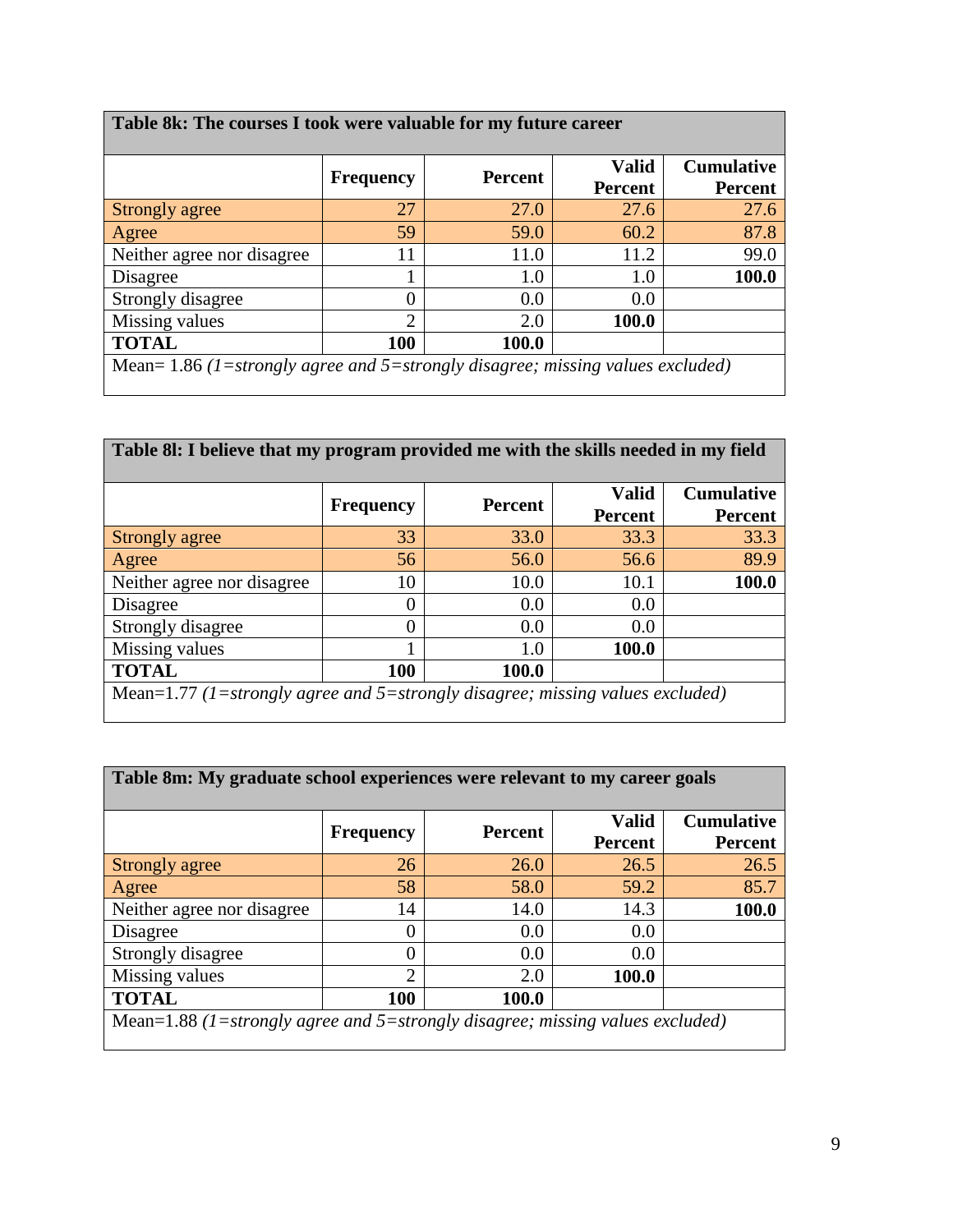| Table 8n: My program was intellectually challenging and stimulating           |                  |                |                                |                                     |  |  |
|-------------------------------------------------------------------------------|------------------|----------------|--------------------------------|-------------------------------------|--|--|
|                                                                               | <b>Frequency</b> | <b>Percent</b> | <b>Valid</b><br><b>Percent</b> | <b>Cumulative</b><br><b>Percent</b> |  |  |
| Strongly agree                                                                | 28               | 28.0           | 28.6                           | 28.6                                |  |  |
| Agree                                                                         | 56               | 56.0           | 57.1                           | 85.7                                |  |  |
| Neither agree nor disagree                                                    | 13               | 13.0           | 13.3                           | 99.0                                |  |  |
| Disagree                                                                      |                  | 0.0            | 0.0                            | 99.0                                |  |  |
| Strongly disagree                                                             |                  | 1.0            | 1.0                            | 100.0                               |  |  |
| Missing values                                                                | $\mathfrak{D}$   | 2.0            | <b>100.0</b>                   |                                     |  |  |
| <b>TOTAL</b><br>100<br>100.0                                                  |                  |                |                                |                                     |  |  |
| Mean=1.88 (1=strongly agree and 5=strongly disagree; missing values excluded) |                  |                |                                |                                     |  |  |

| Table 80: I would recommend my graduate program to prospective students       |                  |                |                                |                                     |  |  |
|-------------------------------------------------------------------------------|------------------|----------------|--------------------------------|-------------------------------------|--|--|
|                                                                               | <b>Frequency</b> | <b>Percent</b> | <b>Valid</b><br><b>Percent</b> | <b>Cumulative</b><br><b>Percent</b> |  |  |
| Strongly agree                                                                | 35               | 35.0           | 35.4                           | 35.4                                |  |  |
| Agree                                                                         | 48               | 48.0           | 48.5                           | 83.8                                |  |  |
| Neither agree nor disagree                                                    | 15               | 15.0           | 15.2                           | 99.0                                |  |  |
| Disagree                                                                      |                  | 0.0            | 0.0                            | 99.0                                |  |  |
| Strongly disagree                                                             |                  | 1.0            | 1.0                            | 100.0                               |  |  |
| Missing values                                                                |                  | 1.0            | 100.0                          |                                     |  |  |
| <b>TOTAL</b><br>100<br>100.0                                                  |                  |                |                                |                                     |  |  |
| Mean=1.83 (1=strongly agree and 5=strongly disagree; missing values excluded) |                  |                |                                |                                     |  |  |

| Table 8p: If I had the opportunity to make the choice again, I would<br>enroll in this program again |                  |                |                         |                                     |  |  |
|------------------------------------------------------------------------------------------------------|------------------|----------------|-------------------------|-------------------------------------|--|--|
|                                                                                                      | <b>Frequency</b> | <b>Percent</b> | <b>Valid</b><br>Percent | <b>Cumulative</b><br><b>Percent</b> |  |  |
| Strongly agree                                                                                       | 33               | 33.0           | 33.3                    | 33.3                                |  |  |
| Agree                                                                                                | 40               | 40.0           | 40.4                    | 73.7                                |  |  |
| Neither agree nor disagree                                                                           | 16               | 16.0           | 16.2                    | 89.9                                |  |  |
| Disagree                                                                                             | 6                | 6.0            | 6.1                     | 96.0                                |  |  |
| Strongly disagree                                                                                    | 4                | 4.0            | 4.0                     | 100.0                               |  |  |
| Missing values                                                                                       |                  | 1.0            | 100.0                   |                                     |  |  |
| <b>TOTAL</b><br>100<br>100.0                                                                         |                  |                |                         |                                     |  |  |
| Mean=2.07 (1=strongly agree and 5=strongly disagree; missing values excluded)                        |                  |                |                         |                                     |  |  |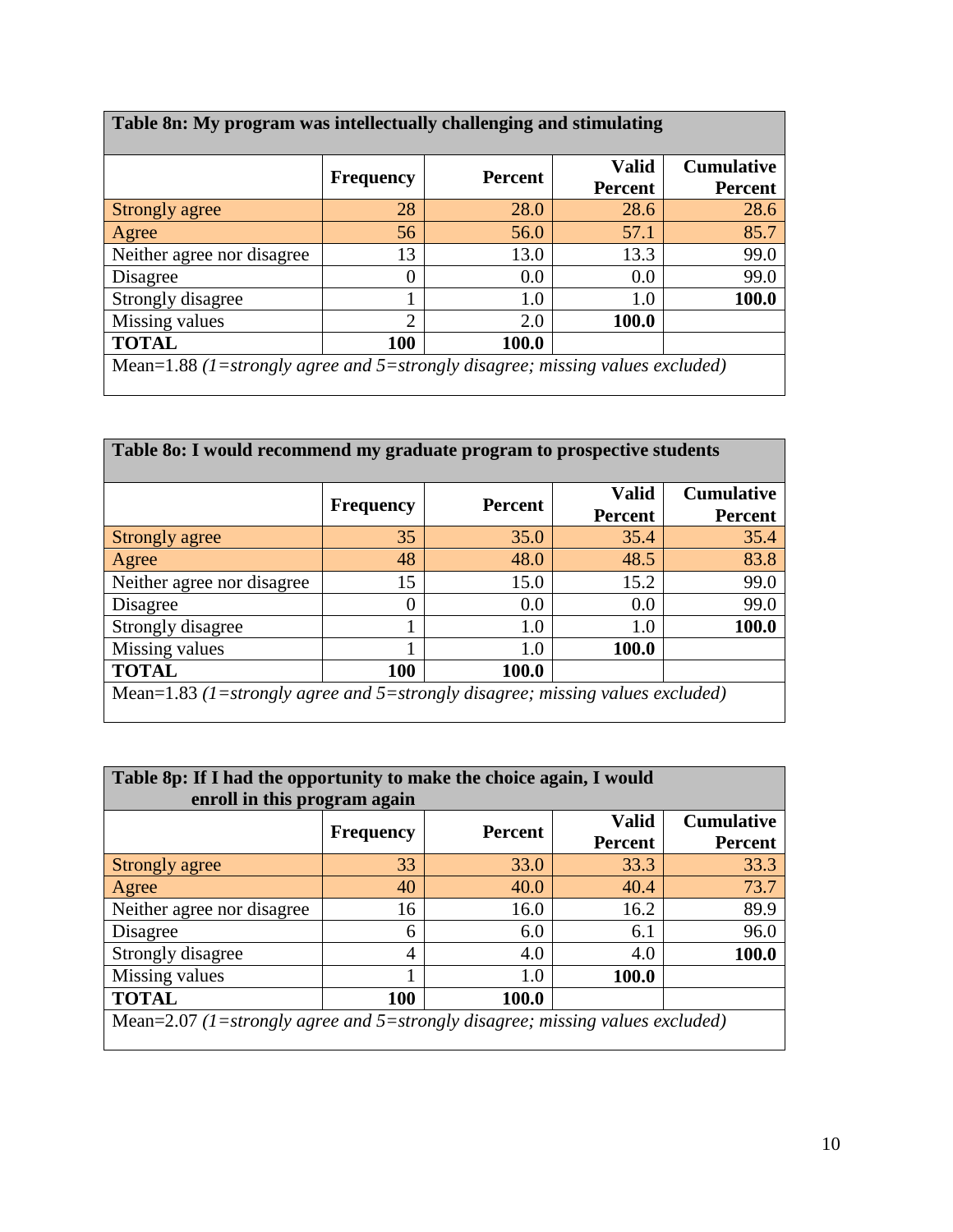| Table 8q: I believe that the AUA grading system is fair                       |                  |                |                                |                                     |
|-------------------------------------------------------------------------------|------------------|----------------|--------------------------------|-------------------------------------|
|                                                                               | <b>Frequency</b> | <b>Percent</b> | <b>Valid</b><br><b>Percent</b> | <b>Cumulative</b><br><b>Percent</b> |
| Strongly agree                                                                | 31               | 31.0           | 31.6                           | 31.6                                |
| Agree                                                                         | 47               | 47.0           | 48.0                           | 79.6                                |
| Neither agree nor disagree                                                    | 15               | 15.0           | 15.3                           | 94.9                                |
| Disagree                                                                      | 5                | 5.0            | 5.1                            | 100.0                               |
| Strongly disagree                                                             | $\theta$         | 0.0            | 0.0                            |                                     |
| Missing values                                                                | っ                | 2.0            | 100.0                          |                                     |
| <b>TOTAL</b>                                                                  | 100              | 100.0          |                                |                                     |
| Mean=1.94 (1=strongly agree and 5=strongly disagree; missing values excluded) |                  |                |                                |                                     |

## **ATTITUDES ON STUDENT LEARNING**

| Table 9a: Which of the following WAS emphasized in your program?<br>(Multiple responses permitted) |                  |                         |  |  |  |
|----------------------------------------------------------------------------------------------------|------------------|-------------------------|--|--|--|
|                                                                                                    | <b>Frequency</b> | <b>Percent of total</b> |  |  |  |
|                                                                                                    |                  | respondents $(n=100)$   |  |  |  |
| Connections between ideas and practices                                                            | 69               | 69.0                    |  |  |  |
| Problem solving                                                                                    | 68               | 68.0                    |  |  |  |
| Theoretical knowledge                                                                              | 60               | 60.0                    |  |  |  |
| Research                                                                                           | 58               | 58.0                    |  |  |  |
| <b>Applied Research</b>                                                                            | 26               | 26.0                    |  |  |  |

| Table 9b: Which of the following SHOULD BE more emphasized in your<br>program?<br>(Multiple responses permitted) |                  |                                                  |  |  |  |  |
|------------------------------------------------------------------------------------------------------------------|------------------|--------------------------------------------------|--|--|--|--|
|                                                                                                                  | <b>Frequency</b> | <b>Percent of total</b><br>respondents $(n=100)$ |  |  |  |  |
| Connections between ideas and practices                                                                          | 51               | 51.0                                             |  |  |  |  |
| Problem solving                                                                                                  | 48               | 48.0                                             |  |  |  |  |
| <b>Applied Research</b>                                                                                          | 40               | 40.0                                             |  |  |  |  |
| Research                                                                                                         | 37               | 37.0                                             |  |  |  |  |
| Theoretical knowledge                                                                                            | 25               | 25.0                                             |  |  |  |  |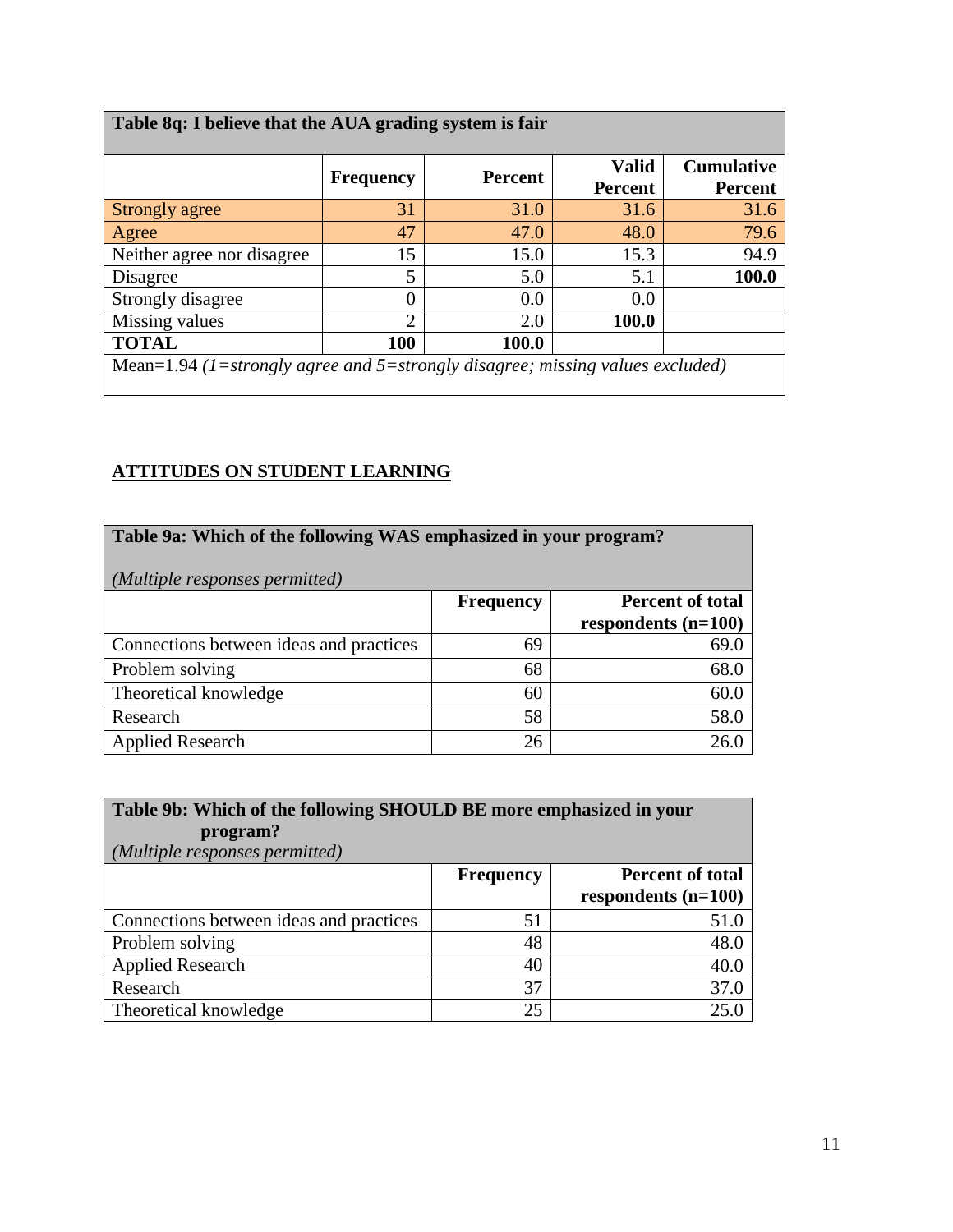**Table 10: Distribution of responses by degree and percentage of total number for each degree** *(Multiple responses permitted; Missing values and comments from 'other' category excluded)* **Degree Connections between ideas and practices Theoretical knowledge Problem Problem** Research **Applied**<br> **Research** Research **Total responses IESM** *Was done* | 12 (66.7%) | 11 (61.1%) | 12 (66.7%) | 7 (38.9%) | 3 (16.6%) Should be  $\frac{1}{2}(62.8\%)$   $\frac{1}{2}(32.3\%)$   $\frac{1}{2}(56.6\%)$   $\frac{1}{2}(44.4\%)$   $\frac{1}{2}(44.4\%)$   $\frac{1}{2}(44.4\%)$ *more*  $9(50.0\%)$   $\mid$  4(22.2%)  $\mid$  10(55.6%)  $\mid$  8(44.4%)  $\mid$  8(44.4%) **CIS** *Was done* | 10 (83.3%) | 7 (58.3%) | 11 (91.7%) | 6 (50.0%) | 3 (25.0%) Should be  $\frac{1(22.20)}{2(25.00)}$   $\frac{2(25.00)}{2(25.20)}$   $\frac{2(16.60)}{2(16.60)}$   $\frac{7(58.20)}{2(58.20)}$   $\frac{12}{2(58.20)}$ *more*  $4 (33.3\%) \left[ 3 (25.0\%) \left[ 4 (33.3\%) \right] \left[ 2 (16.6\%) \right] \left[ 7 (58.3\%) \right]$ **SBM** *Was done* | 18 (64.3%) | 17 (60.7%) | 20 (71.4%) | 12 (42.9%) | 3 (10.7%) *Should be* 22. (78.6%) **2.** (26.0%) **12.** (42.0%) **11.** (20.2%) **11.** (20.2%) **28** *more* 22 (78.6%) 7 (25.0%) 12 (42.9%) 11 (39.3%) 11 (39.3%) **PSIA** *Was done*  $\begin{array}{|l|c|c|c|c|c|c|c|c|} \hline \end{array}$  6 (60.0%) 7 (70.0%) 2 (20.0%) 8 (80.0%) 1 (10.0%) <sup>10</sup> *Should be more*  $4 (40.0%) \begin{array}{|c|c|c|c|c|} \hline 1 (10.0%) & 9 (90.0%) \end{array}$  - 3 (30.0%) **CHS** *Was done* 9 (64.3%) 7 (42.9%) 11 (78.6%) 12 (85.7%) 7 (50.0%) 15 *Should be more*  $4 (26.7%) \left[ 4 (26.7%) \right] = 3 (20.0%) \left[ 7 (46.7%) \right] = 7 (46.7%)$ **MATEFL** *Was done* 9 (75.0%) 8 (66.6%) 7 (58.3%) 11 (91.7%) 7 (58.3%) 13 *Should be more*  $5(38.5\%)$   $\begin{array}{|c|c|c|c|c|c|c|c|c|} \hline 3(23.1\%) & 6(46.2\%) & 7(53.8\%) & 2(15.4\%) \hline \end{array}$ **CTEFL** *Was done*  $\vert$  4 (100.0%)  $\vert$  2 (50.0%)  $\vert$  4 (100.0%)  $\vert$  2 (50.0%)  $\vert$  2 (50.0%) 4 *Should be more*  $3(75.0\%)$   $3(75.0\%)$   $4(100.0\%)$   $2(50.0\%)$   $2(50.0\%)$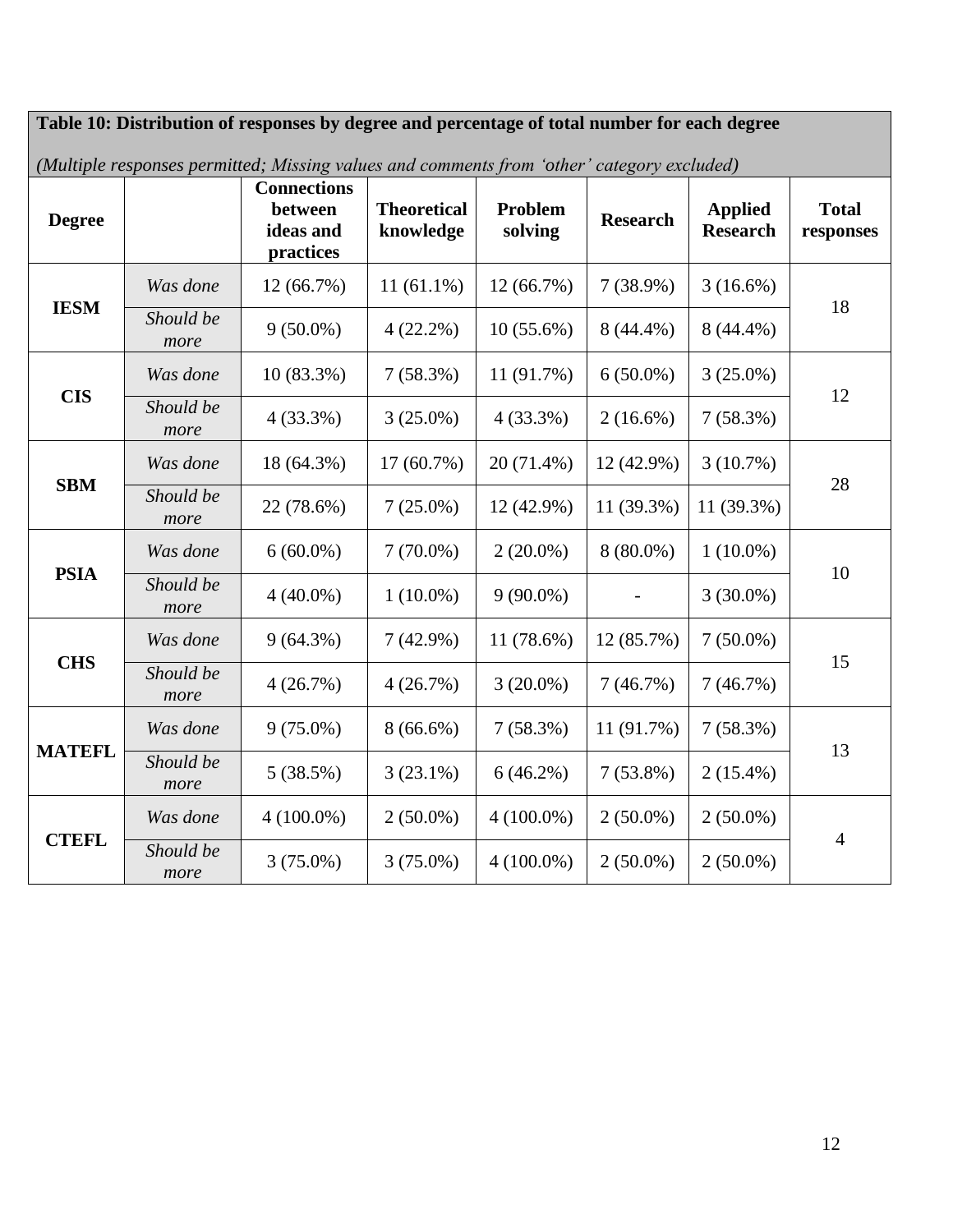| on a scale of 1 to 7 by degree and University-wide<br>$(1 = never and 7 = always)$                        |             |                |      |            |      |        |              |                        |
|-----------------------------------------------------------------------------------------------------------|-------------|----------------|------|------------|------|--------|--------------|------------------------|
|                                                                                                           |             | By departments |      |            |      |        |              | <b>University-wide</b> |
|                                                                                                           | <b>IESM</b> | <b>NRK</b>     | PSIA | <b>CHS</b> | CIS  | MATEFL | <b>CTEFL</b> |                        |
| Applying theories or<br>concepts to practical<br>problems/situations                                      | 5.33        | 5.25           | 5.10 | 5.87       | 5.25 | 5.77   | 6.75         | 5.47                   |
| Analyzing cases or<br>situations in-depth                                                                 | 5.50        | 5.64           | 4.40 | 5.60       | 5.00 | 5.46   | 5.75         | 5.39                   |
| Making judgments about<br>the value of information,<br>arguments, or methods                              | 5.50        | 4.57           | 4.70 | 5.93       | 4.75 | 5.54   | 6.25         | 5.17                   |
| Synthesizing ideas and/or<br>information into new<br>more complex<br>interpretations and<br>relationships | 5.11        | 4.71           | 4.20 | 5.80       | 4.75 | 5.38   | 5.00         | 5.00                   |
| Memorizing facts and<br>ideas from lectures and<br>readings                                               | 5.11        | 4.04           | 4.60 | 4.93       | 4.42 | 2.15   | 3.25         | 4.19                   |

# **Table 11: Means of how often during coursework students used the following activities**

## **Table 12: Means of how much graduate education at AUA contributed to development of the following areas on scale of 1 to 7**

| $(1=no$ contribution and $7=$ very significant contribution) |             |  |  |  |  |
|--------------------------------------------------------------|-------------|--|--|--|--|
|                                                              | <b>Mean</b> |  |  |  |  |
| Ability to function as part of a team                        | 6.11        |  |  |  |  |
| Presenting papers at conferences/seminars                    | 5.92        |  |  |  |  |
| Ability to plan and carry out projects independently         | 5.86        |  |  |  |  |
| Ability to critically analyze ideas and information          | 5.67        |  |  |  |  |
| Ability to solve analytical problems                         | 5.59        |  |  |  |  |
| Writing skills                                               | 5.53        |  |  |  |  |
| Speaking skills                                              | 5.41        |  |  |  |  |
| Ability to lead and guide others                             | 5.41        |  |  |  |  |
| Applying scientific methods of inquiry                       | 5.31        |  |  |  |  |
| Network with others in the field                             | 5.29        |  |  |  |  |
| Computer skills                                              | 5.01        |  |  |  |  |
| Submitting papers for publication                            | 4.64        |  |  |  |  |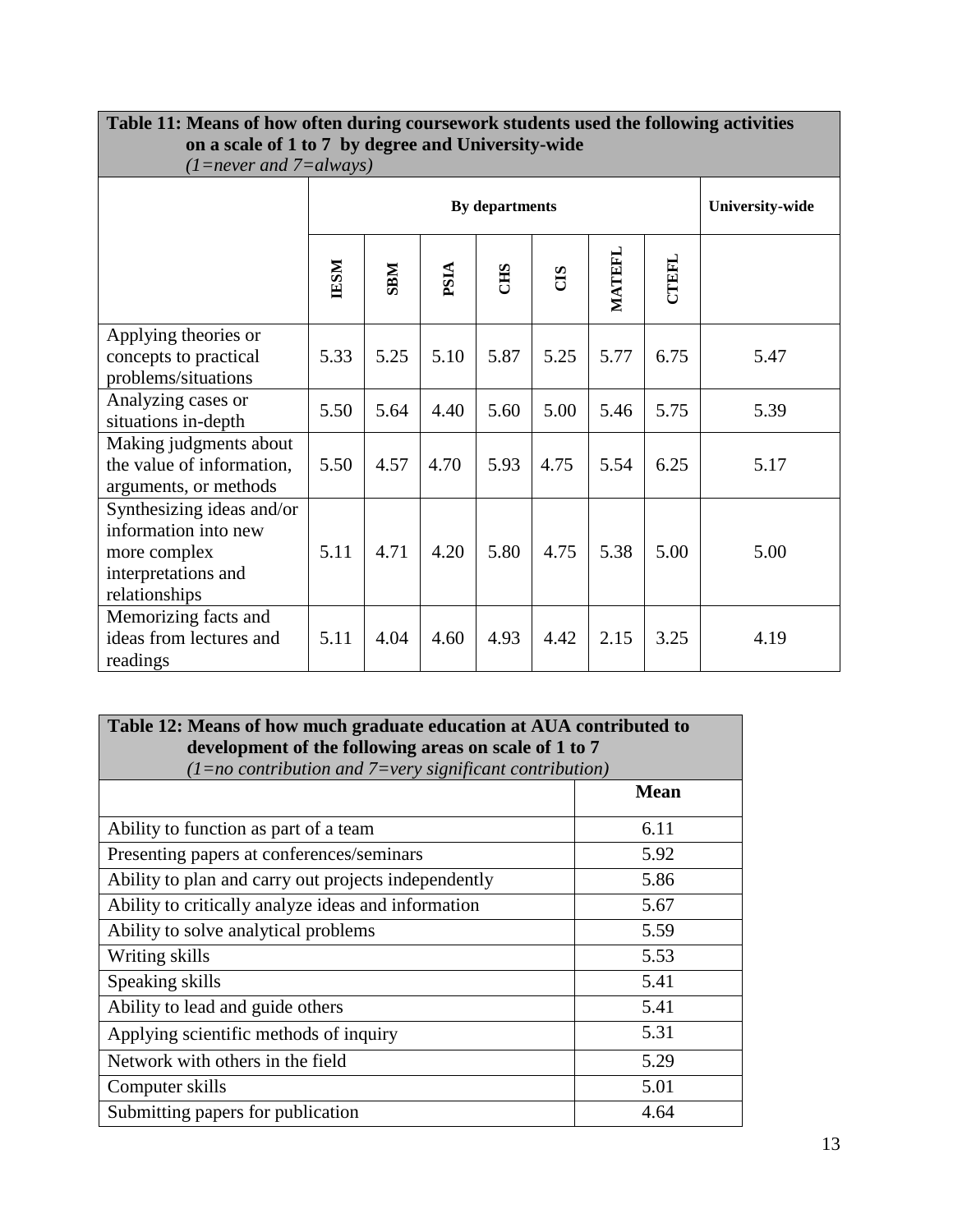### **SATISFACTION WITH DEGREE PROGRAM SERVICES**

| Table 13a: Student advising (e.g., guidance on academic requirements, thesis/essay) |                             |                |                      |                                     |  |
|-------------------------------------------------------------------------------------|-----------------------------|----------------|----------------------|-------------------------------------|--|
|                                                                                     | <b>Frequency</b>            | <b>Percent</b> | <b>Valid Percent</b> | <b>Cumulative</b><br><b>Percent</b> |  |
| Very satisfied                                                                      | 24                          | 24.0           | 24.5                 | 24.5                                |  |
| Satisfied                                                                           | 63                          | 63.0           | 64.3                 | 88.8                                |  |
| Neither satisfied nor dissatisfied                                                  | 10                          | 10.0           | 10.2                 | 99.0                                |  |
| Unsatisfied                                                                         |                             | 1.0            | 1.0                  | 100.0                               |  |
| Very unsatisfied                                                                    | $\Omega$                    | 0.0            | 0.0                  |                                     |  |
| Missing values                                                                      | $\mathcal{D}_{\mathcal{A}}$ | 2.0            | 100.0                |                                     |  |
| <b>TOTAL</b>                                                                        | 100                         | 100.0          |                      |                                     |  |
| Mean= $1.88$ (1=very satisfied and 5=very unsatisfied; missing values excluded)     |                             |                |                      |                                     |  |

| Table 13b: Adequacy of support for research (e.g., research facilities such as labs and<br>centers) |                  |         |                      |                                     |  |
|-----------------------------------------------------------------------------------------------------|------------------|---------|----------------------|-------------------------------------|--|
|                                                                                                     | <b>Frequency</b> | Percent | <b>Valid Percent</b> | <b>Cumulative</b><br><b>Percent</b> |  |
| Very satisfied                                                                                      | 23               | 23.0    | 24.2                 | 24.2                                |  |
| Satisfied                                                                                           | 49               | 49.0    | 51.6                 | 75.8                                |  |
| Neither satisfied nor dissatisfied                                                                  | 15               | 15.0    | 15.8                 | 91.6                                |  |
| Unsatisfied                                                                                         | 8                | 8.0     | 8.4                  | 100.0                               |  |
| Very unsatisfied                                                                                    | $\Omega$         | 0.0     | 0.0                  |                                     |  |
| Missing values                                                                                      | 5                | 5.0     | <b>100.0</b>         |                                     |  |
| <b>TOTAL</b>                                                                                        | 100              | 100.0   |                      |                                     |  |
| Mean= 2.08 (1=very satisfied and 5=very unsatisfied; missing values excluded)                       |                  |         |                      |                                     |  |

<u> 1980 - Johann Stoff, deutscher Stoffen und der Stoffen und der Stoffen und der Stoffen und der Stoffen und d</u>

## **Table 13c: Opportunity for research experience or practical skills application**

|                                                                                 | <b>Frequency</b> | Percent | <b>Valid Percent</b> | <b>Cumulative</b><br><b>Percent</b> |
|---------------------------------------------------------------------------------|------------------|---------|----------------------|-------------------------------------|
| Very satisfied                                                                  | 8                | 8.0     | 8.5                  | 8.5                                 |
| <b>Satisfied</b>                                                                | 41               | 41.0    | 43.6                 | 52.1                                |
| Neither satisfied nor dissatisfied                                              | 36               | 36.0    | 38.3                 | 90.4                                |
| Unsatisfied                                                                     | 8                | 8.0     | 8.5                  | 98.9                                |
| Very unsatisfied                                                                |                  | 1.0     | 1.1                  | 100.0                               |
| Missing values                                                                  | 6                | 6.0     | 100.0                |                                     |
| <b>TOTAL</b>                                                                    | 100              | 100.0   |                      |                                     |
| Mean= $2.50$ (1=very satisfied and 5=very unsatisfied; missing values excluded) |                  |         |                      |                                     |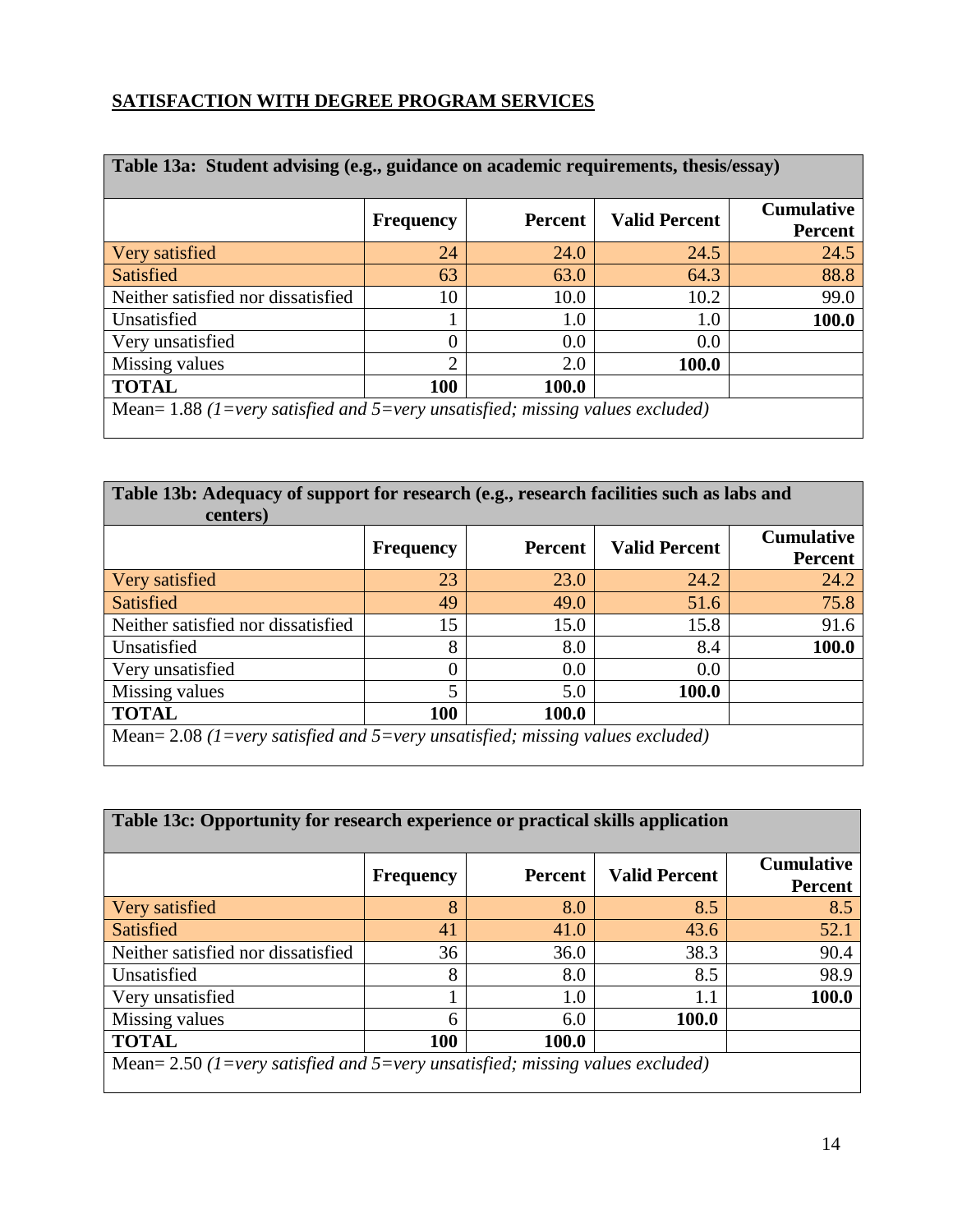| Table 13d: Communications about academic policies and procedures |  |
|------------------------------------------------------------------|--|
|------------------------------------------------------------------|--|

|                                                                               | <b>Frequency</b> | <b>Percent</b> | <b>Valid Percent</b> | <b>Cumulative</b><br><b>Percent</b> |  |
|-------------------------------------------------------------------------------|------------------|----------------|----------------------|-------------------------------------|--|
| Very satisfied                                                                | 15               | 15.0           | 16.1                 | 16.1                                |  |
| Satisfied                                                                     | 44               | 44.0           | 47.3                 | 63.4                                |  |
| Neither satisfied nor dissatisfied                                            | 32               | 32.0           | 34.4                 | 97.8                                |  |
| Unsatisfied                                                                   | $\overline{2}$   | 2.0            | 2.2                  | 100.0                               |  |
| Very unsatisfied                                                              | $\overline{0}$   | 0.0            | 0.0                  |                                     |  |
| Missing values                                                                | 6                | 6.0            | 100.0                |                                     |  |
| <b>TOTAL</b>                                                                  | 100              | 100.0          |                      |                                     |  |
| Mean= 2.23 (1=very satisfied and 5=very unsatisfied; missing values excluded) |                  |                |                      |                                     |  |

| Table 13e: Opportunities for formal student evaluations of instruction          |                  |         |                      |                                     |  |
|---------------------------------------------------------------------------------|------------------|---------|----------------------|-------------------------------------|--|
|                                                                                 | <b>Frequency</b> | Percent | <b>Valid Percent</b> | <b>Cumulative</b><br><b>Percent</b> |  |
| Very satisfied                                                                  | 18               | 18.0    | 19.1                 | 19.1                                |  |
| <b>Satisfied</b>                                                                | 56               | 56.0    | 59.6                 | 78.7                                |  |
| Neither satisfied nor dissatisfied                                              | 16               | 16.0    | 17.0                 | 95.7                                |  |
| Unsatisfied                                                                     | 4                | 4.0     | 4.3                  | 100.0                               |  |
| Very unsatisfied                                                                | 0                | 0.0     | 0.0                  |                                     |  |
| Missing values                                                                  | 6                | 6.0     | 100.0                |                                     |  |
| <b>TOTAL</b>                                                                    | 100              | 100.0   |                      |                                     |  |
| Mean= $2.06$ (1=very satisfied and 5=very unsatisfied; missing values excluded) |                  |         |                      |                                     |  |

| Table 13f: Staff support in the degree program                                  |                  |                |                      |                                     |  |  |
|---------------------------------------------------------------------------------|------------------|----------------|----------------------|-------------------------------------|--|--|
|                                                                                 | <b>Frequency</b> | <b>Percent</b> | <b>Valid Percent</b> | <b>Cumulative</b><br><b>Percent</b> |  |  |
| Very satisfied                                                                  | 29               | 29.0           | 30.9                 | 30.9                                |  |  |
| <b>Satisfied</b>                                                                | 56               | 56.0           | 59.6                 | 90.4                                |  |  |
| Neither satisfied nor dissatisfied                                              | 6                | 6.0            | 6.4                  | 96.8                                |  |  |
| Unsatisfied                                                                     | 3                | 3.0            | 3.2                  | 100.0                               |  |  |
| Very unsatisfied                                                                | 0                | 0.0            | 0.0                  |                                     |  |  |
| Missing values                                                                  | 6                | 6.0            | 100.0                |                                     |  |  |
| <b>TOTAL</b><br>100<br>100.0                                                    |                  |                |                      |                                     |  |  |
| Mean= $1.82$ (1=very satisfied and 5=very unsatisfied; missing values excluded) |                  |                |                      |                                     |  |  |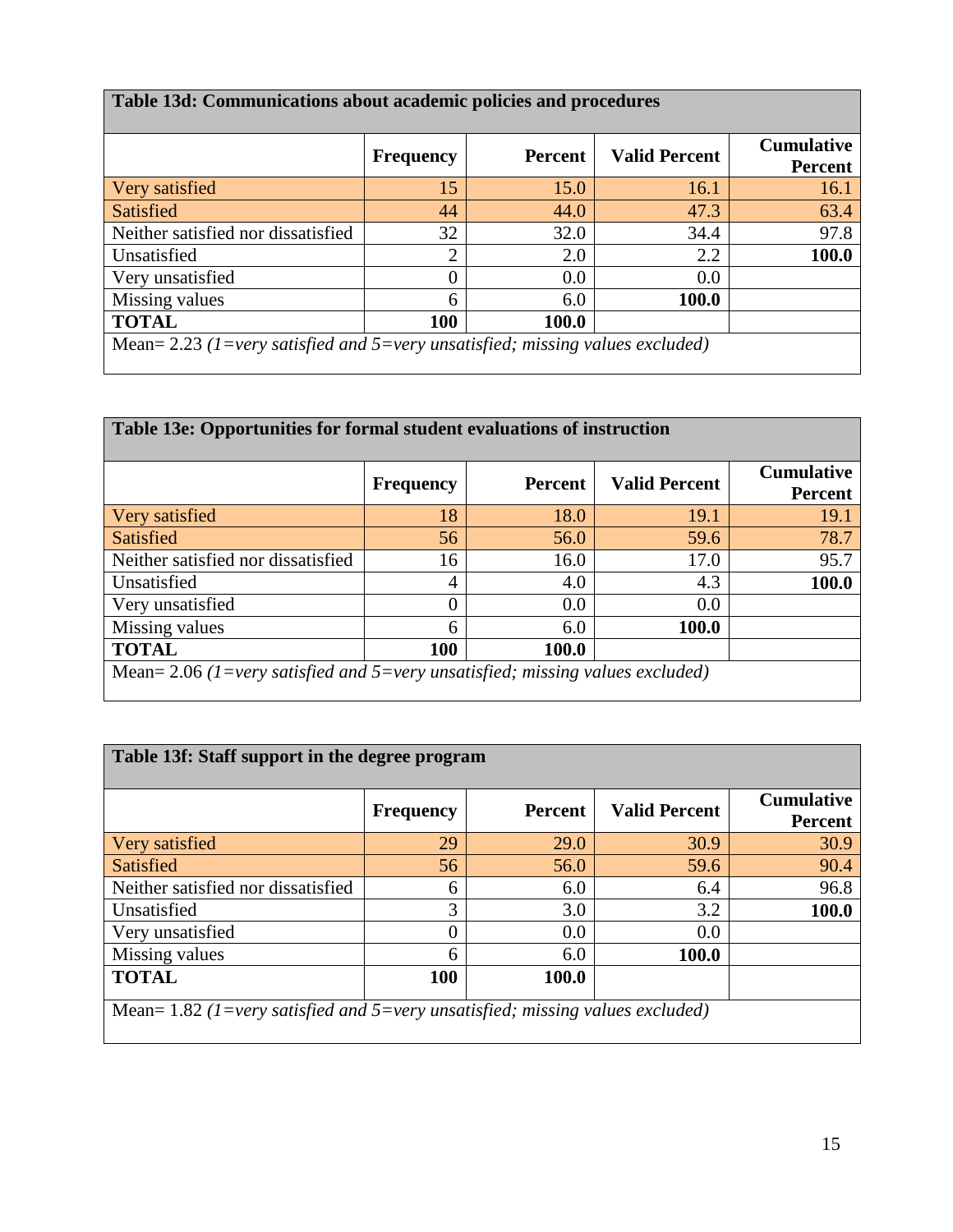### **SATISFACTION WITH UNIVERSITY SERVICES**

| <b>Table 14a: Classroom facilities and equipment</b>                            | <b>Frequency</b> | <b>Percent</b> | <b>Valid Percent</b> | <b>Cumulative</b> |  |
|---------------------------------------------------------------------------------|------------------|----------------|----------------------|-------------------|--|
|                                                                                 |                  |                |                      | <b>Percent</b>    |  |
| Very satisfied                                                                  | 49               | 49.0           | 49.5                 | 49.5              |  |
| Satisfied                                                                       | 45               | 45.0           | 45.5                 | 94.9              |  |
| Neither satisfied nor dissatisfied                                              | $\overline{2}$   | 2.0            | 2.0                  | 97.0              |  |
| Unsatisfied                                                                     | $\overline{2}$   | 2.0            | 2.0                  | 99.0              |  |
| Very unsatisfied                                                                |                  | 1.0            | 1.0                  | 100.0             |  |
| Missing values                                                                  |                  | 1.0            | 100.0                |                   |  |
| <b>TOTAL</b>                                                                    | 100              | 100.0          |                      |                   |  |
| Mean= $1.60$ (1=very satisfied and 5=very unsatisfied; missing values excluded) |                  |                |                      |                   |  |

| Table 14b: Services provided by Student Academic Affairs office (Room 19)    |                  |                |                      |                                     |  |
|------------------------------------------------------------------------------|------------------|----------------|----------------------|-------------------------------------|--|
|                                                                              | <b>Frequency</b> | <b>Percent</b> | <b>Valid Percent</b> | <b>Cumulative</b><br><b>Percent</b> |  |
| Very satisfied                                                               | 24               | 24.0           | 24.2                 | 24.2                                |  |
| Satisfied                                                                    | 49               | 49.0           | 49.5                 | 73.7                                |  |
| Neither satisfied nor dissatisfied                                           | 20               | 20.0           | 20.2                 | 93.9                                |  |
| Unsatisfied                                                                  | 5                | 5.0            | 5.1                  | 99.0                                |  |
| Very unsatisfied                                                             |                  | 1.0            | 1.0                  | 100.0                               |  |
| Missing values                                                               |                  | 1.0            | 100.0                |                                     |  |
| <b>TOTAL</b>                                                                 | 100              | 100.0          |                      |                                     |  |
| Mean=2.09 (1=very satisfied and 5=very unsatisfied; missing values excluded) |                  |                |                      |                                     |  |

<u> 1989 - Johann Stoff, deutscher Stoffen und der Stoffen und der Stoffen und der Stoffen und der Stoffen und der</u>

## **Table 14c: Advising for students on policies and rights and responsibilities**

|                                                                                 | <b>Frequency</b> | Percent | <b>Valid Percent</b> | <b>Cumulative</b><br><b>Percent</b> |  |
|---------------------------------------------------------------------------------|------------------|---------|----------------------|-------------------------------------|--|
| Very satisfied                                                                  | 17               | 17.0    | 17.2                 | 17.2                                |  |
| Satisfied                                                                       | 50               | 50.0    | 50.5                 | 67.7                                |  |
| Neither satisfied nor dissatisfied                                              | 27               | 27.0    | 27.3                 | 94.9                                |  |
| Unsatisfied                                                                     | 5                | 5.0     | 5.1                  | 100.0                               |  |
| Very unsatisfied                                                                |                  | 0.0     | 0.0                  |                                     |  |
| Missing values                                                                  |                  | 1.0     | 100.0                |                                     |  |
| <b>TOTAL</b>                                                                    | 100              | 100.0   |                      |                                     |  |
| Mean= $2.20$ (1=very satisfied and 5=very unsatisfied; missing values excluded) |                  |         |                      |                                     |  |

ń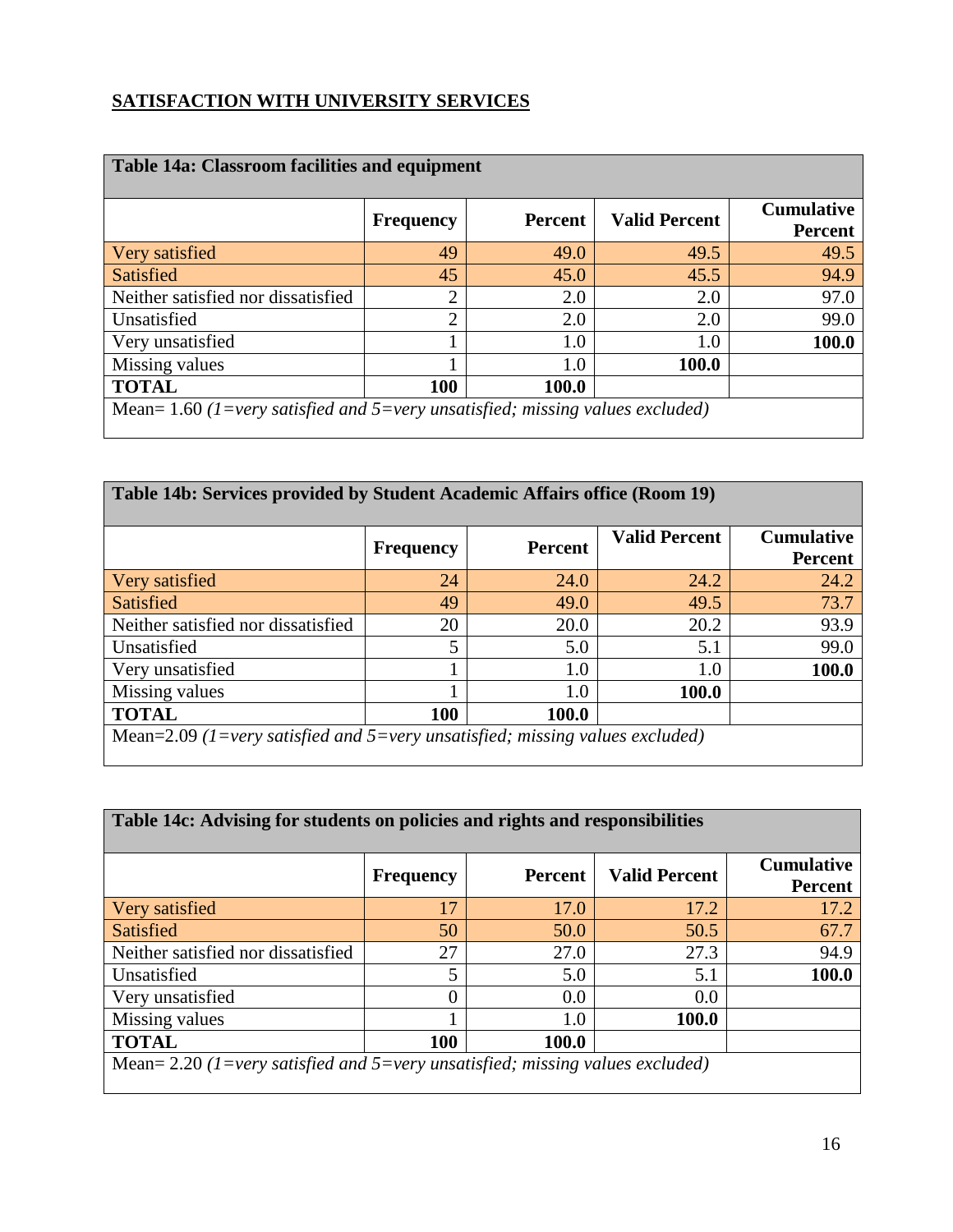| Table 14d: Financial aid services; scholarships, loans, work study           |                  |                |                      |                                     |  |
|------------------------------------------------------------------------------|------------------|----------------|----------------------|-------------------------------------|--|
|                                                                              | <b>Frequency</b> | <b>Percent</b> | <b>Valid Percent</b> | <b>Cumulative</b><br><b>Percent</b> |  |
| Very satisfied                                                               | 38               | 38.0           | 38.8                 | 38.8                                |  |
| Satisfied                                                                    | 31               | 31.0           | 31.6                 | 70.4                                |  |
| Neither satisfied nor dissatisfied                                           | 21               | 21.0           | 21.4                 | 91.8                                |  |
| Unsatisfied                                                                  | 7                | 7.0            | 7.1                  | 99.0                                |  |
| Very unsatisfied                                                             |                  | 1.0            | $1.0\,$              | 100.0                               |  |
| Missing values                                                               |                  | 1.0            | 100.0                |                                     |  |
| <b>TOTAL</b>                                                                 | 100              | 100.0          |                      |                                     |  |
| Mean=2.00 (1=very satisfied and 5=very unsatisfied; missing values excluded) |                  |                |                      |                                     |  |

| Table 14e: Library resources in the field of study                            |                  |                |                      |                                     |  |
|-------------------------------------------------------------------------------|------------------|----------------|----------------------|-------------------------------------|--|
|                                                                               | <b>Frequency</b> | <b>Percent</b> | <b>Valid Percent</b> | <b>Cumulative</b><br><b>Percent</b> |  |
| Very satisfied                                                                | 30               | 30.0           | 30.3                 | 30.3                                |  |
| Satisfied                                                                     | 58               | 58.0           | 58.6                 | 88.9                                |  |
| Neither satisfied nor dissatisfied                                            | 9                | 9.0            | 9.1                  | 98.0                                |  |
| Unsatisfied                                                                   | ↑                | 2.0            | 2.0                  | 100.0                               |  |
| Very unsatisfied                                                              | 0                | 0.0            | 0.0                  |                                     |  |
| Missing values                                                                |                  | 1.0            | 100.0                |                                     |  |
| <b>TOTAL</b>                                                                  | 100              | 100.0          |                      |                                     |  |
| Mean= 1.83 (1=very satisfied and 5=very unsatisfied; missing values excluded) |                  |                |                      |                                     |  |

| <b>Table 14f: Computer resources</b>                                            |                  |                |                      |                                     |  |  |
|---------------------------------------------------------------------------------|------------------|----------------|----------------------|-------------------------------------|--|--|
|                                                                                 | <b>Frequency</b> | <b>Percent</b> | <b>Valid Percent</b> | <b>Cumulative</b><br><b>Percent</b> |  |  |
| Very satisfied                                                                  | 31               | 31.0           | 31.3                 | 31.3                                |  |  |
| <b>Satisfied</b>                                                                | 46               | 46.0           | 46.5                 | 77.8                                |  |  |
| Neither satisfied nor dissatisfied                                              | 15               | 15.0           | 15.2                 | 92.9                                |  |  |
| Unsatisfied                                                                     | 7                | 7.0            | 7.1                  | 100.0                               |  |  |
| Very unsatisfied                                                                | 0                | 0.0            | 0.0                  |                                     |  |  |
| Missing values                                                                  |                  | 1.0            | 100.0                |                                     |  |  |
| <b>TOTAL</b>                                                                    | 100              | <b>100.0</b>   |                      |                                     |  |  |
| Mean= $1.98$ (1=very satisfied and 5=very unsatisfied; missing values excluded) |                  |                |                      |                                     |  |  |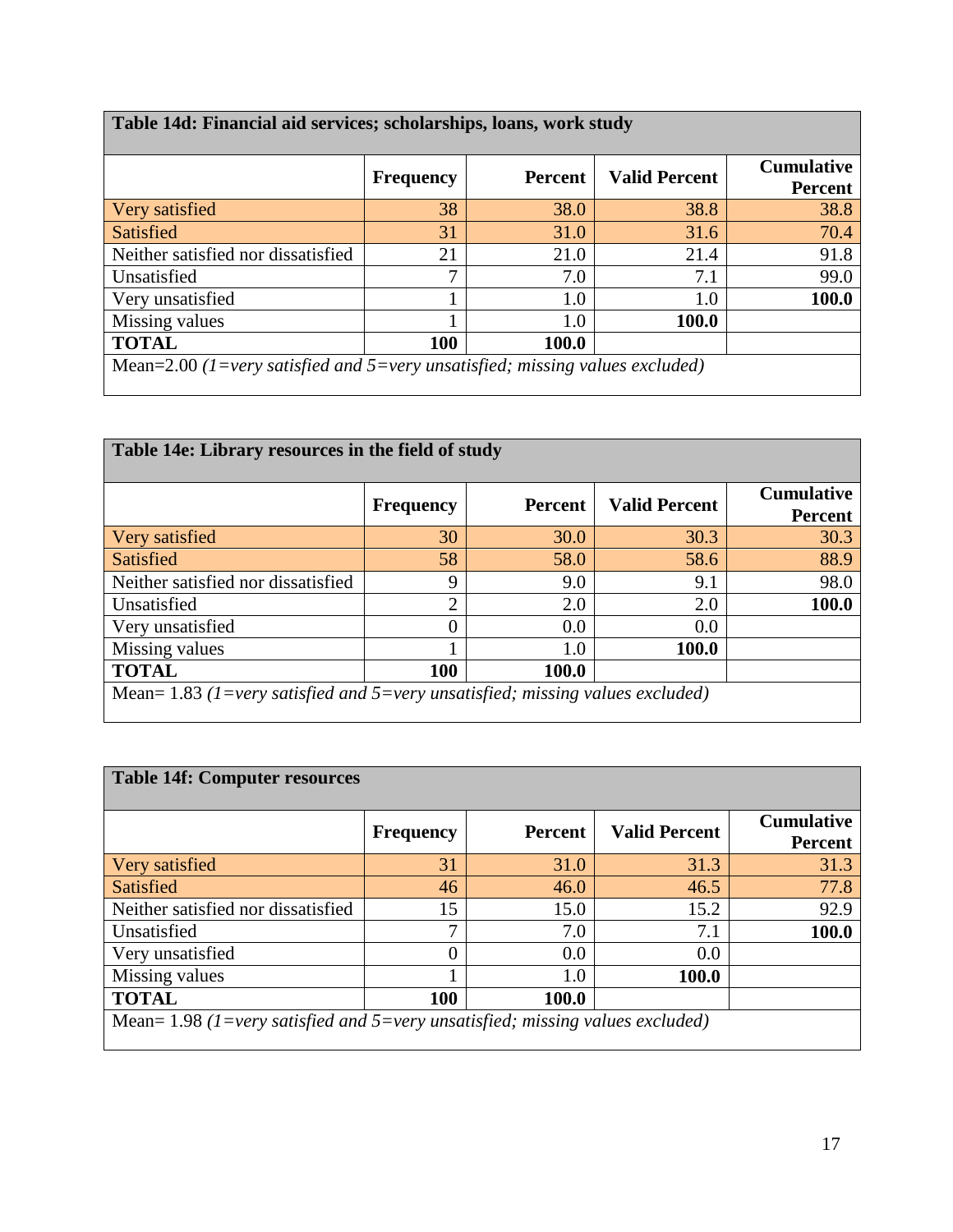| <b>Table 14g: Food services</b>                                              |                  |                |                      |                                     |
|------------------------------------------------------------------------------|------------------|----------------|----------------------|-------------------------------------|
|                                                                              | <b>Frequency</b> | <b>Percent</b> | <b>Valid Percent</b> | <b>Cumulative</b><br><b>Percent</b> |
| Very satisfied                                                               | 15               | 15.0           | 15.3                 | 15.3                                |
| Satisfied                                                                    | 38               | 38.0           | 38.8                 | 54.1                                |
| Neither satisfied nor dissatisfied                                           | 36               | 36.0           | 36.7                 | 90.8                                |
| Unsatisfied                                                                  | 7                | 7.0            | 7.1                  | 98.0                                |
| Very unsatisfied                                                             | $\overline{2}$   | 2.0            | 2.0                  | 100.0                               |
| Missing values                                                               | $\overline{2}$   | 2.0            | 100.0                |                                     |
| <b>TOTAL</b>                                                                 | 100              | 100.0          |                      |                                     |
| Mean=2.00 (1=very satisfied and 5=very unsatisfied; missing values excluded) |                  |                |                      |                                     |

## **EMPLOYMENT PLANS**

| Table 15: What are your immediate employment plans?                                      |                  |                |  |  |  |
|------------------------------------------------------------------------------------------|------------------|----------------|--|--|--|
|                                                                                          | <b>Frequency</b> | <b>Percent</b> |  |  |  |
| I am already employed in a position that I<br>think is appropriate for my degree         | 23               | 23.0           |  |  |  |
| I am already employed but not in a position<br>that I think is appropriate for my degree | 26               | 26.0           |  |  |  |
| I am seeking employment                                                                  | 32               | 32.0           |  |  |  |
| I am not seeking employment right now                                                    | 4                | 4.0            |  |  |  |
| I will continue my graduate education                                                    | 4                | 4.0            |  |  |  |
| I don't know yet                                                                         | ⇁                | 7.0            |  |  |  |
| Other                                                                                    | 4                | 4.0            |  |  |  |
| <b>TOTAL</b>                                                                             | 100              |                |  |  |  |

| Table 16: If you are seeking employment, which BEST describes your<br>potential employer? |                  |                |  |  |
|-------------------------------------------------------------------------------------------|------------------|----------------|--|--|
|                                                                                           | <b>Frequency</b> | <b>Percent</b> |  |  |
| Foreign-funded development projects and<br>companies                                      | 12               | 37.5           |  |  |
| Businesses and enterprises                                                                |                  | 34.4           |  |  |
| Embassies and international organizations                                                 | 6                | 18.8           |  |  |
| Armenian government and agencies                                                          | $\overline{2}$   | 6.2            |  |  |
| Armenian non-governmental organizations                                                   |                  | 3.1            |  |  |
| <b>TOTAL</b>                                                                              | 32               |                |  |  |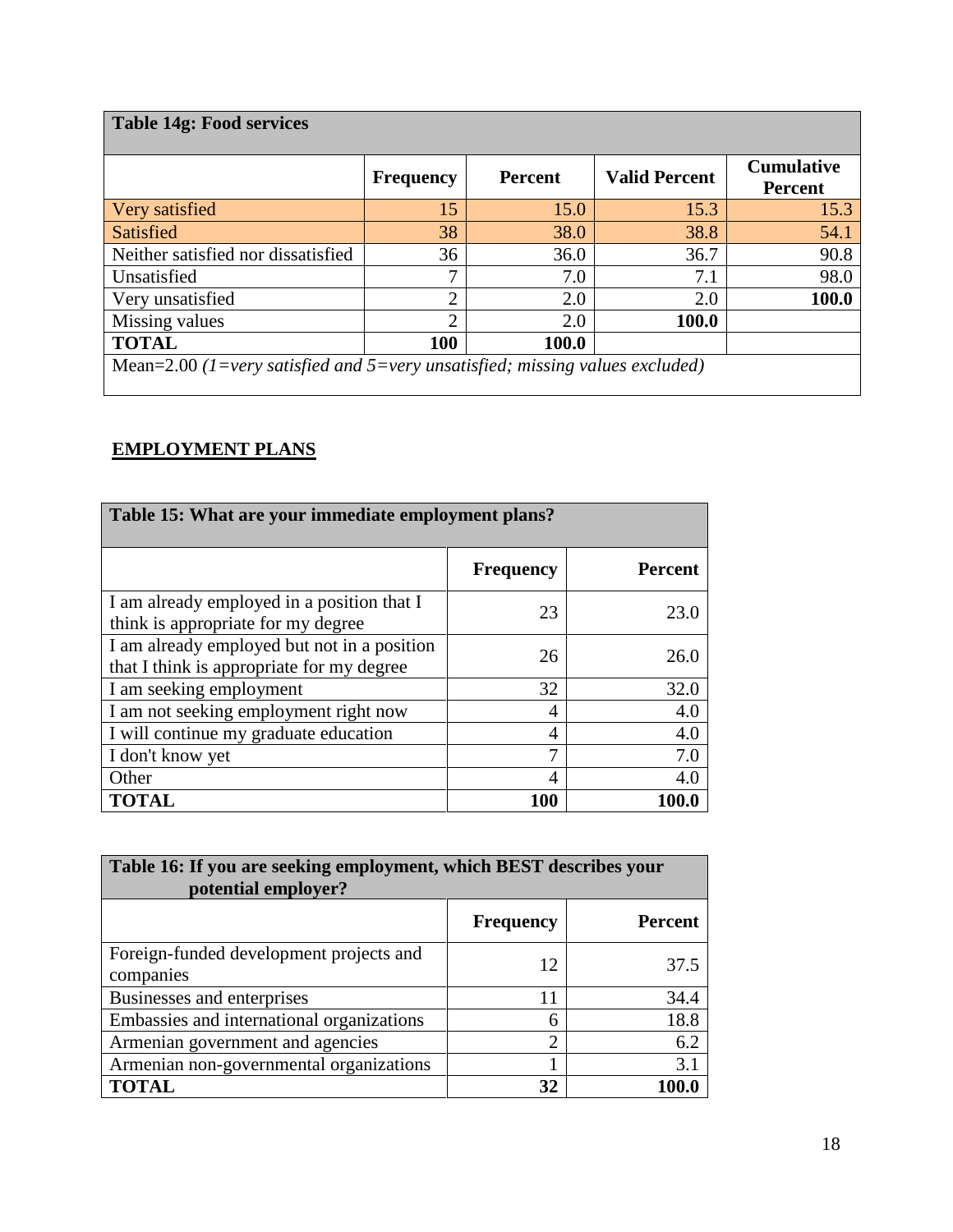| Table 17: Have you ever used the services offered at the AUA Alumni and Career<br><b>Development Office?</b> |                  |                |               |  |  |
|--------------------------------------------------------------------------------------------------------------|------------------|----------------|---------------|--|--|
|                                                                                                              | <b>Frequency</b> | <b>Percent</b> | Valid percent |  |  |
| Yes                                                                                                          | 16               | 16.0           | 16.5          |  |  |
| N <sub>o</sub>                                                                                               | 81               | 81.0           | 83.5          |  |  |
| Missing values                                                                                               | ⌒                | 3.0            | 100.0         |  |  |
| <b>Total</b>                                                                                                 | 100              | 100.0          |               |  |  |

E

| Table 17a: List of the services used and satisfaction level              |                  |
|--------------------------------------------------------------------------|------------------|
|                                                                          | <b>Frequency</b> |
| I am not satisfied because they always offer jobs for MBA.               |                  |
| I found a job through ACDO.                                              |                  |
| I got my previous job from mail sent by ACDO, I am satisfied with        |                  |
| the work they do.                                                        |                  |
| I used its e-mails on job opportunities and got several interviews. I am |                  |
| satisfied with this service of the AUA Alumni and Career                 |                  |
| Development Office.                                                      |                  |
| Job announcement- I already applied for one of the vacancies.            |                  |
| Job opportunities sent by ACDO are really helpful, I have used them      |                  |
| many times. Special thanks!!                                             |                  |
| Sometimes I get interesting e-mails from ACDO and they help us to        |                  |
| find appropriate jobs.                                                   |                  |
| Sometimes I used the job opportunities announcements I received          |                  |
| from ACDO.                                                               |                  |
| The job opportunities they send are quite useful.                        |                  |
| The job vacancies and trainings announcement that we get through our     |                  |
| email are very useful.                                                   | L                |
| The job vacancies that we get through our e-mail are very good.          | 3                |